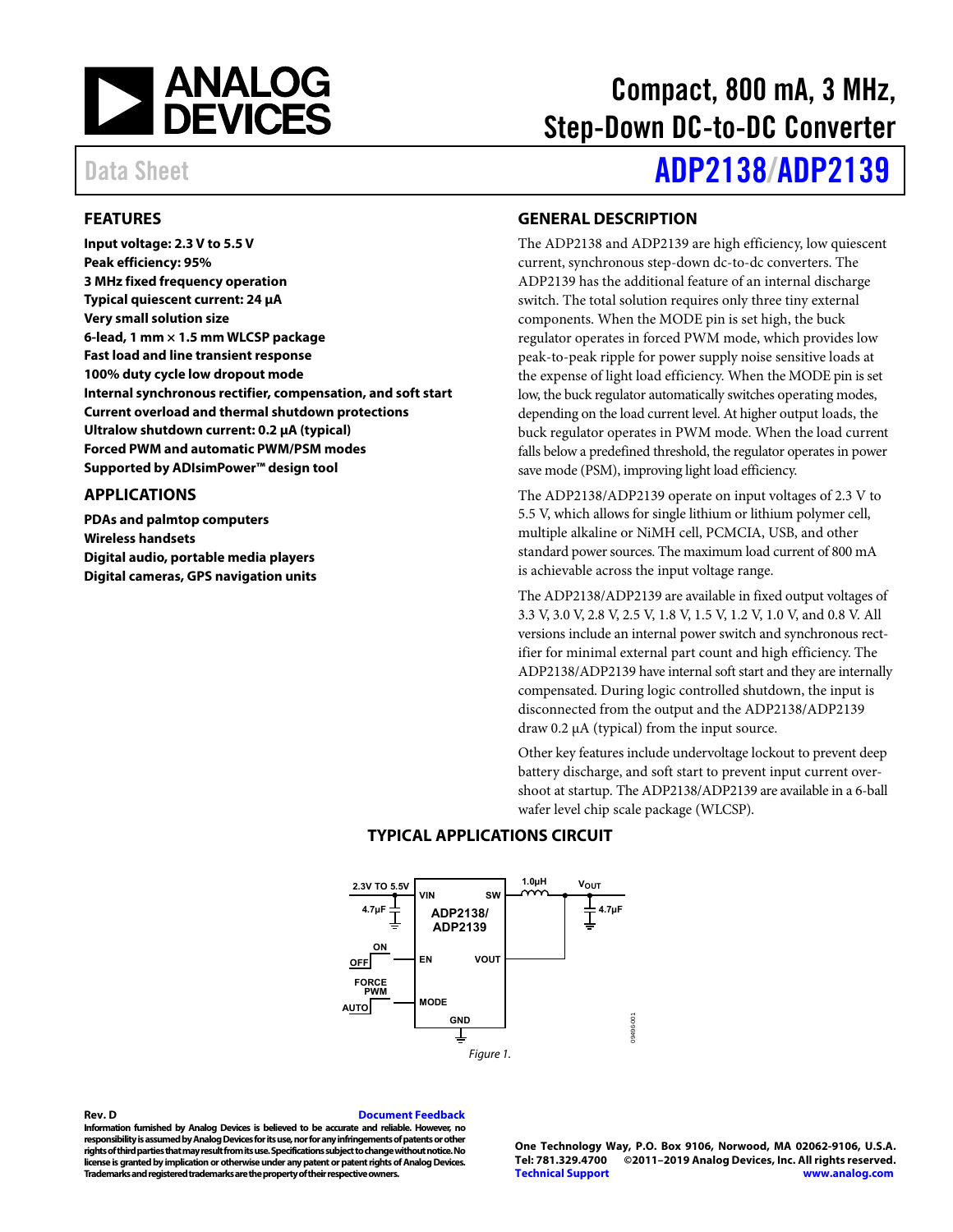### ADP2138/ADP2139

### **TABLE OF CONTENTS**

| Input and Output Capacitor, Recommended Specifications 3 |
|----------------------------------------------------------|
|                                                          |
|                                                          |
|                                                          |
|                                                          |
|                                                          |
|                                                          |
|                                                          |
|                                                          |
|                                                          |
|                                                          |
|                                                          |

### <span id="page-1-0"></span>**REVISION HISTORY**

| 10/2019-Rev. C to Rev. D |  |
|--------------------------|--|
|                          |  |
|                          |  |

#### 1/2013-Rev. B to Rev. C

#### $6/2012$ –Rev. A to Rev. B

| Added ADIsimPower Design Tool Section 13 |  |
|------------------------------------------|--|
|                                          |  |

#### $4/2011 -$ Rev. 0 to Rev. A

| Added Figure 32, Renumbered Figures Sequentially  10 |  |
|------------------------------------------------------|--|
|                                                      |  |

#### 1/2011-Revision 0: Initial Version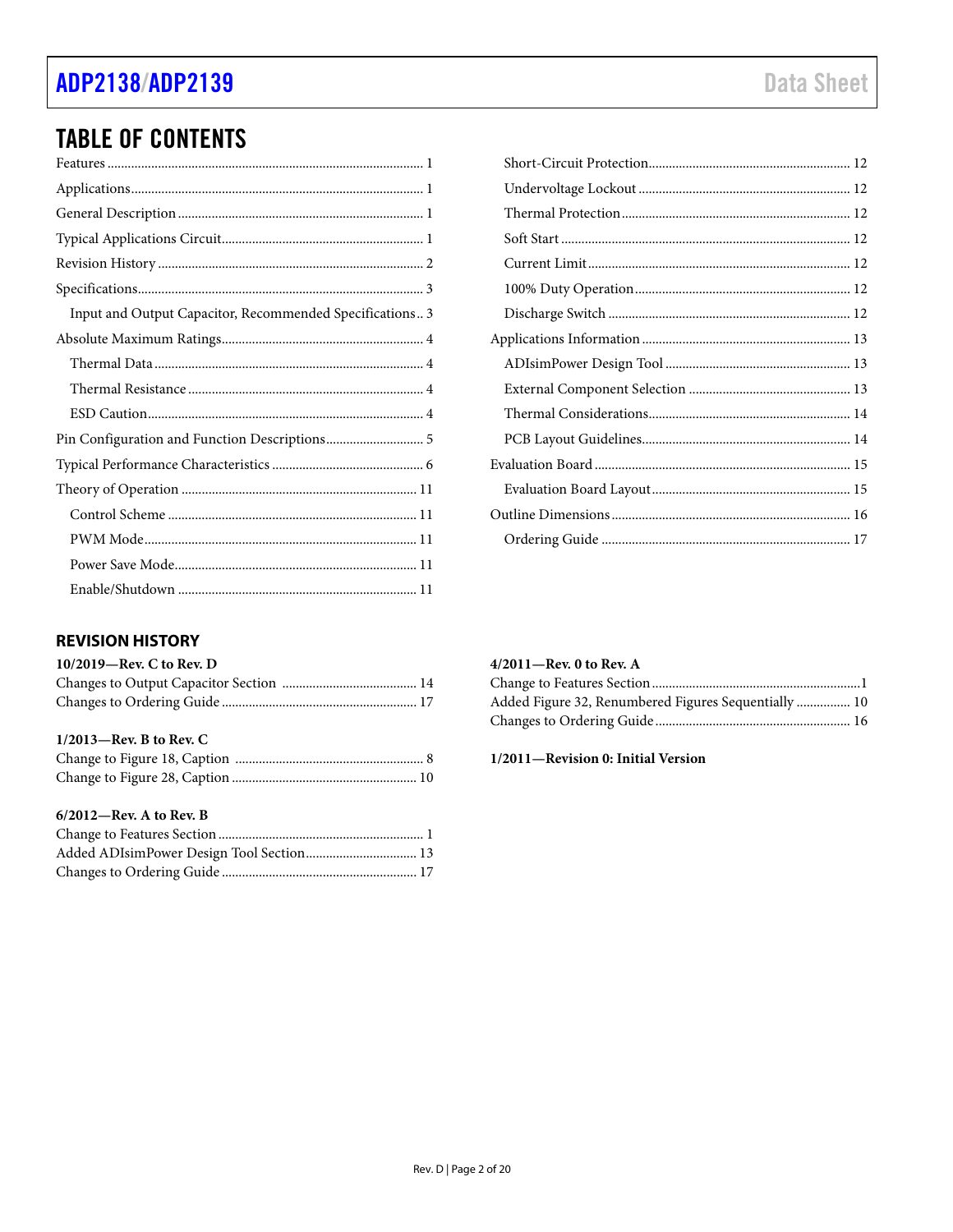### <span id="page-2-0"></span>SPECIFICATIONS

 $V_{\text{IN}} = 3.6$  V,  $V_{\text{OUT}} = 0.8$  V – 3.3 V, T<sub>J</sub> = -40°C to +125°C for minimum/maximum specifications, and T<sub>A</sub> = 25°C for typical specifications, unless otherwise noted. All limits at temperature extremes are guaranteed via correlation using standard statistical quality control (SQC).

| Table 1.                                 |                                                        |      |            |      |               |
|------------------------------------------|--------------------------------------------------------|------|------------|------|---------------|
| Parameter                                | <b>Test Conditions/Comments</b>                        | Min  | <b>Typ</b> | Max  | Unit          |
| <b>INPUT CHARACTERISTICS</b>             |                                                        |      |            |      |               |
| Input Voltage Range                      |                                                        | 2.3  |            | 5.5  | V             |
| Undervoltage Lockout Threshold           | $V_{IN}$ rising                                        |      |            | 2.3  | V             |
|                                          | $V_{IN}$ falling                                       | 2.00 | 2.15       | 2.25 | $\vee$        |
| <b>OUTPUT CHARACTERISTICS</b>            |                                                        |      |            |      |               |
| <b>Output Voltage Accuracy</b>           | PWM mode                                               | $-2$ |            | $+2$ | $\frac{0}{0}$ |
| Line Regulation                          | $V_{\text{IN}}$ = 2.3 V to 5.5 V, PWM mode             |      | 0.25       |      | % / V         |
| Load Regulation                          | $I_{\text{LOAD}} = 0$ mA $-$ 800 mA                    |      | $-0.95$    |      | $%$ /A        |
| PWM TO POWER SAVE MODE CURRENT THRESHOLD |                                                        |      | 100        |      | mA            |
| <b>INPUT CURRENT CHARACTERISTICS</b>     |                                                        |      |            |      |               |
| <b>DC Operating Current</b>              | $I_{\text{LOAD}} = 0$ mA, device not switching         |      | 23         | 30   | μA            |
| <b>Shutdown Current</b>                  | EN = 0 V, $T_A = T_J = -40^{\circ}C$ to $+85^{\circ}C$ |      | 0.2        | 1.0  | μA            |
| <b>SW CHARACTERISTICS</b>                |                                                        |      |            |      |               |
| SW On Resistance                         | PFET                                                   |      | 155        | 240  | $m\Omega$     |
|                                          | <b>NFET</b>                                            |      | 115        | 200  | $m\Omega$     |
| <b>Current Limit</b>                     | PFET switch peak current limit                         | 1100 | 1500       | 1650 | mA            |
| Discharge Switch (ADP2139)               |                                                        |      | 100        |      | Ω             |
| <b>ENABLE AND MODE CHARACTERISTICS</b>   |                                                        |      |            |      |               |
| Input High Threshold                     |                                                        | 1.2  |            |      | v             |
| Input Low Threshold                      |                                                        |      |            | 0.4  | v             |
| Input Leakage Current                    | $EN/MODE = 0 V (min)$ , 3.6 V (max)                    | $-1$ | 0          | $+1$ | μA            |
| <b>OSCILLATOR FREQUENCY</b>              |                                                        | 2.6  | 3.0        | 3.4  | <b>MHz</b>    |
| <b>START-UP TIME</b>                     |                                                        |      | 250        |      | μs            |
| THERMAL CHARACTERISTICS                  |                                                        |      |            |      |               |
| <b>Thermal Shutdown Threshold</b>        |                                                        |      | 150        |      | °C            |
| Thermal Shutdown Hysteresis              |                                                        |      | 20         |      | °C            |

#### <span id="page-2-1"></span>**INPUT AND OUTPUT CAPACITOR, RECOMMENDED SPECIFICATIONS**

TA = −40°C to +125°C, unless otherwise specified. All limits at temperature extremes are guaranteed via correlation using standard statistical quality control (SQC).

| Table 2.                             |                  |       |     |     |      |
|--------------------------------------|------------------|-------|-----|-----|------|
| Parameter                            | <b>Symbol</b>    | Min   | Typ | Max | Unit |
| MINIMUM INPUT AND OUTPUT CAPACITANCE | ∪MIN             | -4.,  |     |     | uF   |
| <b>CAPACITOR ESR</b>                 | R <sub>ESR</sub> | 0.001 |     |     | 77   |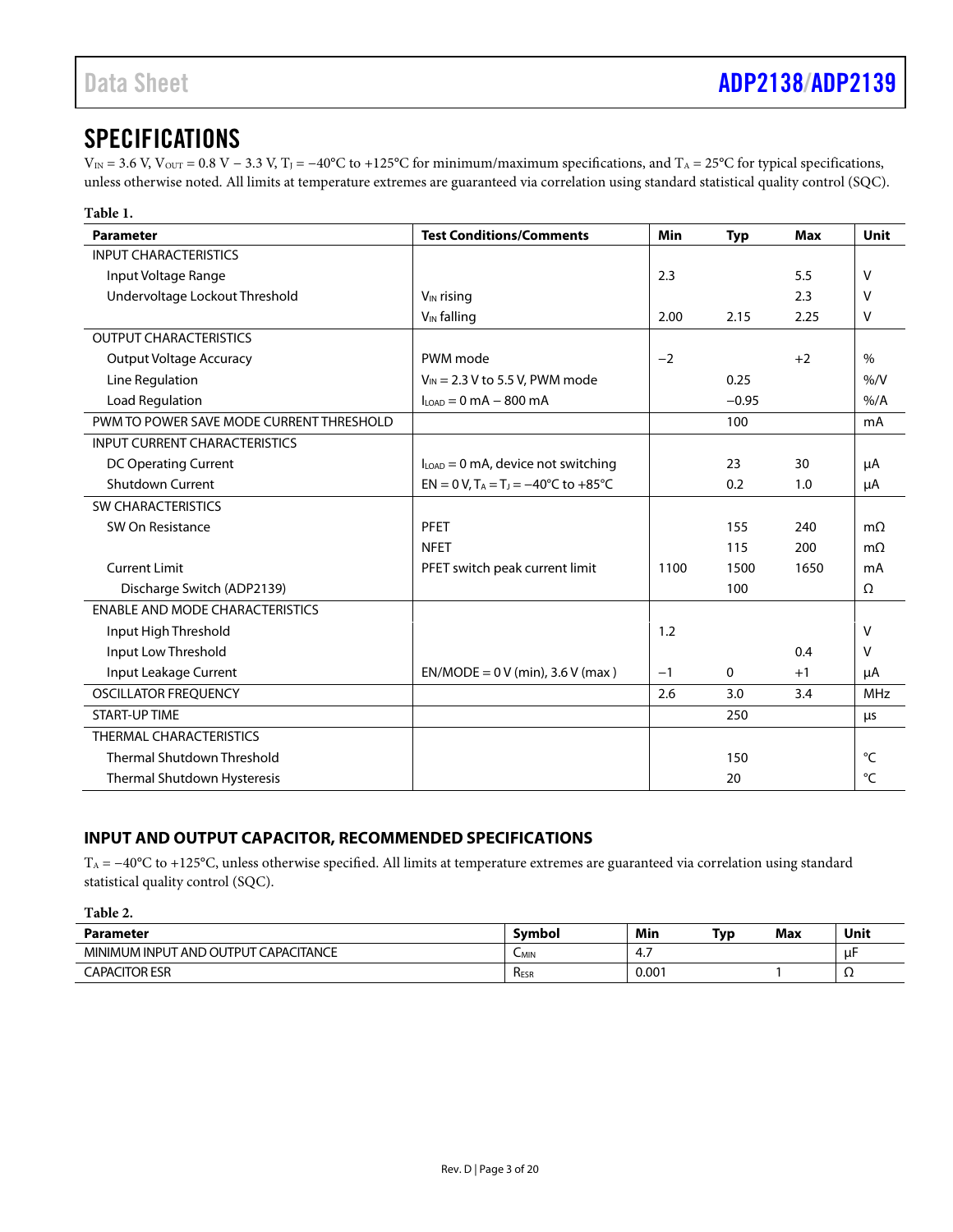### <span id="page-3-0"></span>ABSOLUTE MAXIMUM RATINGS

**Table 3.** 

| <b>Parameter</b>         | Rating                                |
|--------------------------|---------------------------------------|
| VIN, EN, MODE            | $-0.4 V$ to $+6.5 V$                  |
| <b>VOUT, SW to GND</b>   | $-1.0 V$ to (V <sub>IN</sub> + 0.2 V) |
| Temperature Range        |                                       |
| <b>Operating Ambient</b> | $-40^{\circ}$ C to $+85^{\circ}$ C    |
| Operating Junction       | $-40^{\circ}$ C to $+125^{\circ}$ C   |
| Storage Temperature      | $-65^{\circ}$ C to $+150^{\circ}$ C   |
| Lead Temperature Range   | $-65^{\circ}$ C to $+150^{\circ}$ C   |
| Soldering (10 sec)       | 300 $\degree$ C                       |
| Vapor Phase (60 sec)     | $215^{\circ}$ C                       |
| Infrared (15 sec)        | 220 $\degree$ C                       |
| FSD Model                |                                       |
| Human Body               | ±1500V                                |
| <b>Charged Device</b>    | ±500V                                 |
| Machine                  | $\pm 100$ V                           |

Stresses at or above those listed under Absolute Maximum Ratings may cause permanent damage to the product. This is a stress rating only; functional operation of the product at these or any other conditions above those indicated in the operational section of this specification is not implied. Operation beyond the maximum operating conditions for extended periods may affect product reliability.

#### <span id="page-3-1"></span>**THERMAL DATA**

Absolute maximum ratings apply individually only, not in combination.

ADP2138/ADP2139 can be damaged when the junction temperature limits are exceeded. Monitoring ambient temperature does not guarantee that the junction temperature  $(T_J)$  is within the specified temperature limits. In applications with high power dissipation and poor thermal resistance, the maximum ambient temperature may need to be derated. In applications with moderate power dissipation and low printed circuit board (PCB) thermal resistance, the maximum ambient temperature can exceed the maximum limit for as long as the junction temperature is within specification limits. The junction temperature  $(T_J)$  of the device is dependent on the ambient temperature  $(T_A)$ , the power dissipation of the device  $(P_D)$ , and the junction-to-ambient thermal resistance of the package  $(\theta_{JA})$ . Maximum junction temperature  $(T_J)$  is calculated from the ambient temperature  $(T_A)$  and power dissipation  $(P_D)$  using the formula

$$
T_J = T_A + (P_D \times \theta_{JA})
$$

Junction-to-ambient thermal resistance  $(\theta_{JA})$  of the package is based on modeling and calculation using a 4-layer board. The junction-to-ambient thermal resistance is highly dependent on the application and board layout. In applications where high maximum power dissipation exists, close attention to thermal board design is required. The value of  $\theta_{JA}$  may vary, depending on PCB material, layout, and environmental conditions. The specified values of  $\theta_{IA}$  are based on a 4-layer, 4 in.  $\times$  3 in., circuit board. Refer to JEDEC JESD 51-9 for detailed information pertaining to board construction. For additional information, see th[e AN-617](https://www.analog.com/media/en/technical-documentation/application-notes/AN-617.pdf?doc=ADP2138_2139.pdf)  [Application Note.](https://www.analog.com/media/en/technical-documentation/application-notes/AN-617.pdf?doc=ADP2138_2139.pdf) 

 $\Psi_{JB}$  is the junction-to-board thermal characterization parameter measured in units of °C/W.  $\Psi_{JB}$  of the package is based on modeling and calculation using a 4-layer board. The JESD51-12, *Guidelines for Reporting and Using Package Thermal Information*, states that thermal characterization parameters are not the same as thermal resistances.  $\Psi_{JB}$  measures the component power flowing through multiple thermal paths rather than through a single path, which is the procedure for measuring thermal resistance,  $\theta_{IB}$ . Therefore,  $\Psi_{\text{IB}}$  thermal paths include convection from the top of the package as well as radiation from the package; factors that make  $\Psi_{JB}$  more useful in real-world applications than θ<sub>JB</sub>. Maximum junction temperature  $(T<sub>I</sub>)$  is calculated from the board temperature  $(T_B)$  and power dissipation  $(P_D)$  using the formula

$$
T_J=T_B+(P_D\times\Psi_{JB})
$$

Refer to JEDEC JESD51-8 and JESD51-12 for more detailed information about  $\Psi_{IB}$ .

#### <span id="page-3-2"></span>**THERMAL RESISTANCE**

 $\theta_{JA}$  and  $\Psi_{JB}$  are specified for the worst-case conditions, that is, a device soldered in a circuit board for surface-mount packages.

#### **Table 4. Thermal Resistance**

| Package Type | <b>U</b> JA | $\Psi_{JB}$ |    |
|--------------|-------------|-------------|----|
| CD<br>6-Bal  |             | 80          | 'W |

#### <span id="page-3-3"></span>**ESD CAUTION**



ESD (electrostatic discharge) sensitive device. Charged devices and circuit boards can discharge without detection. Although this product features patented or proprietary protection circuitry, damage may occur on devices subjected to high energy ESD. Therefore, proper ESD precautions should be taken to avoid performance degradation or loss of functionality.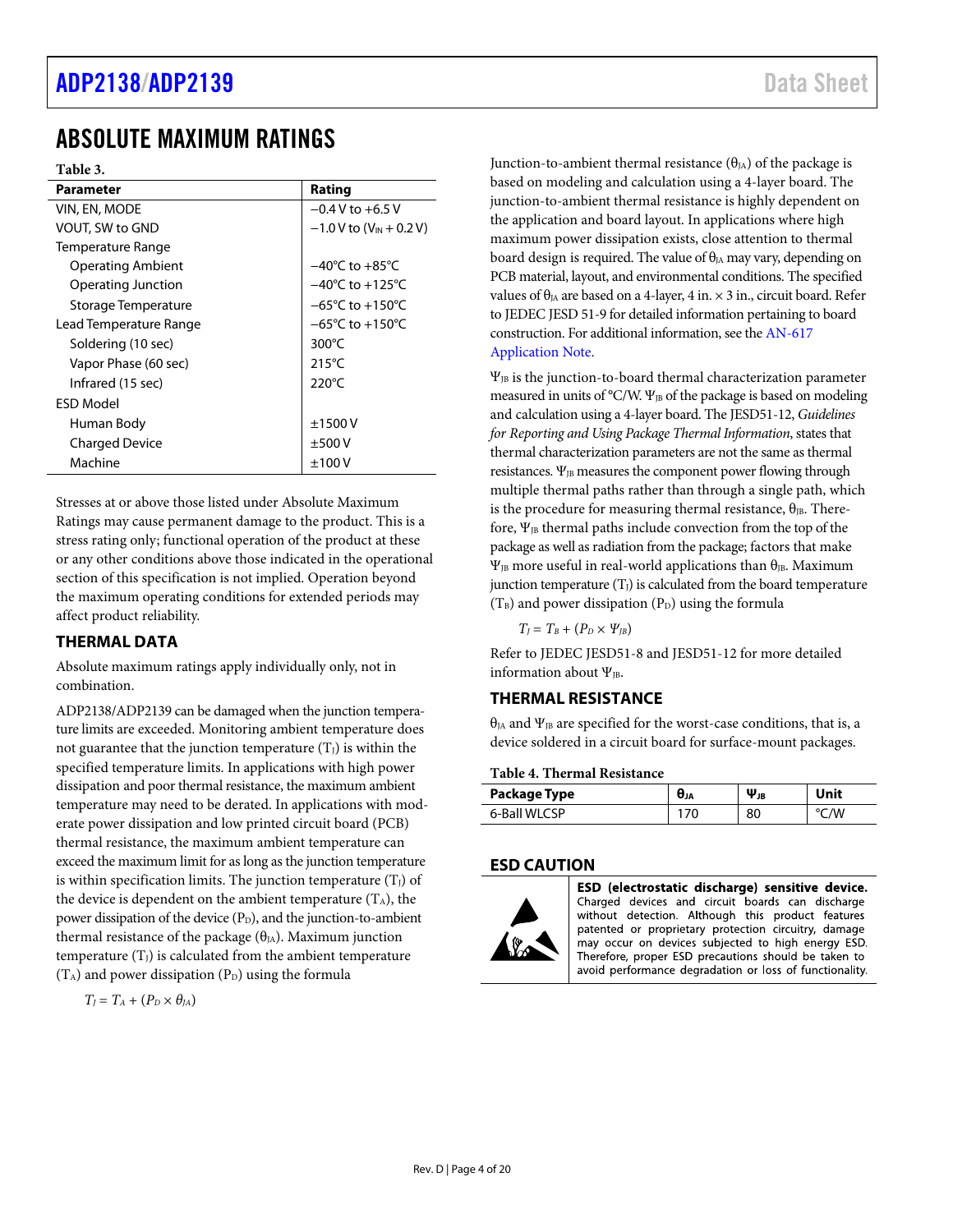### <span id="page-4-0"></span>PIN CONFIGURATION AND FUNCTION DESCRIPTIONS



Figure 2. Pin Configuration (Top View)

|         | <b>Table 5. Pin Function Descriptions</b> |                                                                                                                                                                            |  |  |  |  |
|---------|-------------------------------------------|----------------------------------------------------------------------------------------------------------------------------------------------------------------------------|--|--|--|--|
| Pin No. | Mnemonic                                  | <b>Description</b>                                                                                                                                                         |  |  |  |  |
|         | <b>VIN</b>                                | Power Source Input. VIN is the source of the PFET high-side switch. Bypass VIN to GND with a 4.7 µF or greater<br>capacitor as close to the ADP2138/ADP2139 as possible.   |  |  |  |  |
|         | <b>SW</b>                                 | Switch Node Output. SW is the drain of the P-channel MOSFET switch and N-channel synchronous rectifier.<br>Connect the output LC filter between SW and the output voltage. |  |  |  |  |
|         | <b>GND</b>                                | Ground. Connect the input and output capacitors to GND.                                                                                                                    |  |  |  |  |
|         | EN                                        | Buck Activation. To turn on the buck, set EN to high. To turn off the buck, set EN to low.                                                                                 |  |  |  |  |
|         | <b>MODE</b>                               | Mode Input. Drive the MODE pin high for the operating mode to force continuous PWM switching. Drive the MODE<br>pin low to allow automatic PWM/PSM operating mode.         |  |  |  |  |
| 6       | <b>VOUT</b>                               | Output Voltage Sensing Input.                                                                                                                                              |  |  |  |  |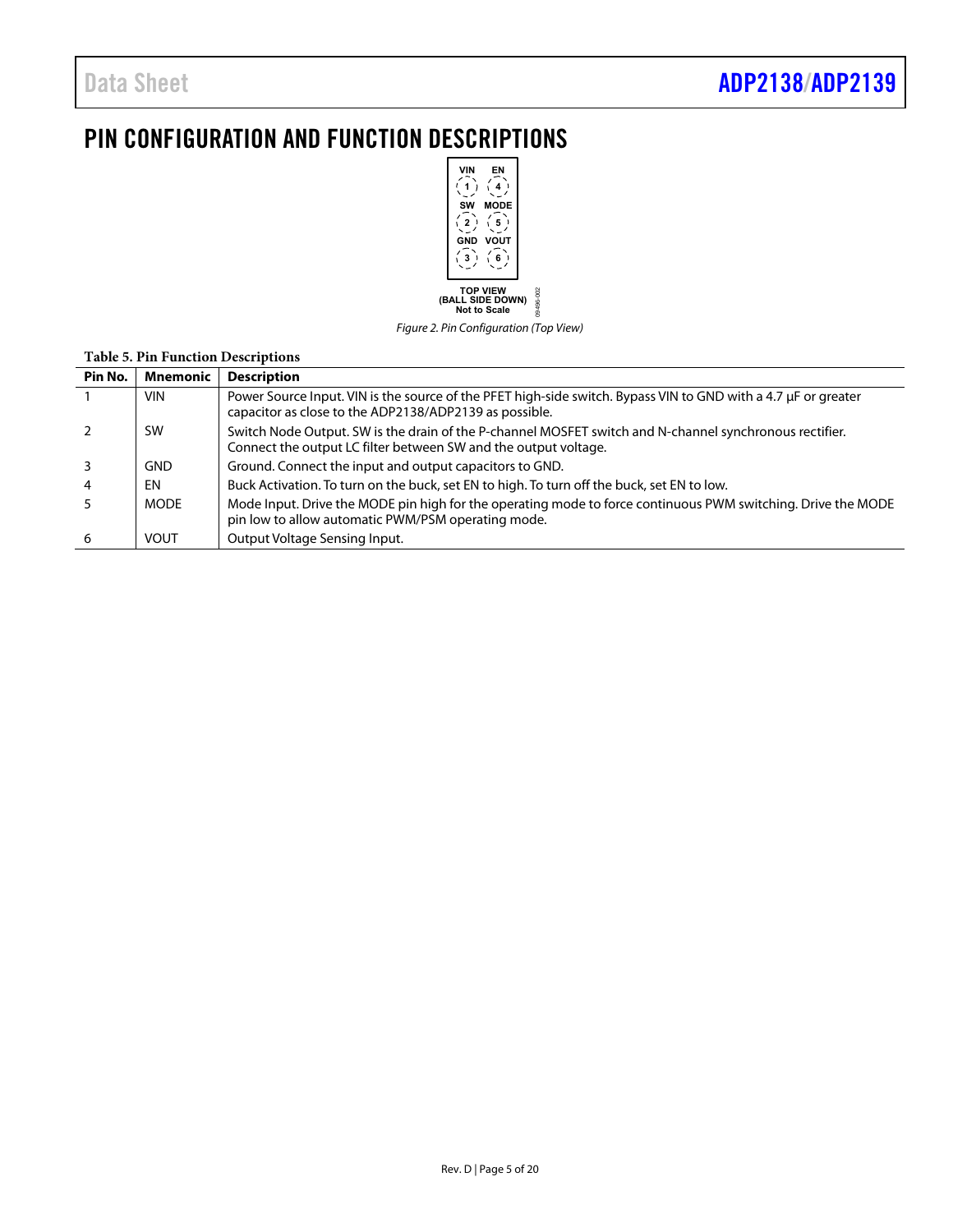### <span id="page-5-0"></span>TYPICAL PERFORMANCE CHARACTERISTICS

 $V_{IN}$  = 3.6 V, T<sub>A</sub> = 25°C, V<sub>EN</sub> = V<sub>IN</sub>, unless otherwise noted.







Figure 4. Efficiency vs. Load Current, Across Input Voltage,  $V<sub>OUT</sub> = 1.8 V, PWM Mode$ 



Figure 5. Efficiency vs. Load Current, Across Input Voltage,  $V<sub>OUT</sub> = 0.8 V,$  PSM Mode



Figure 6. Efficiency vs. Load Current, Across Input Voltage,  $V_{OUT} = 0.8$  V, PWM Mode



Figure 7. Efficiency vs. Load Current, Across Input Voltage,  $V<sub>OUT</sub> = 3.3 V, PSM Mode$ 



Figure 8. Efficiency vs. Load Current, Across Input Voltage,  $V_{OUT} = 3.3 V$ , PWM Mode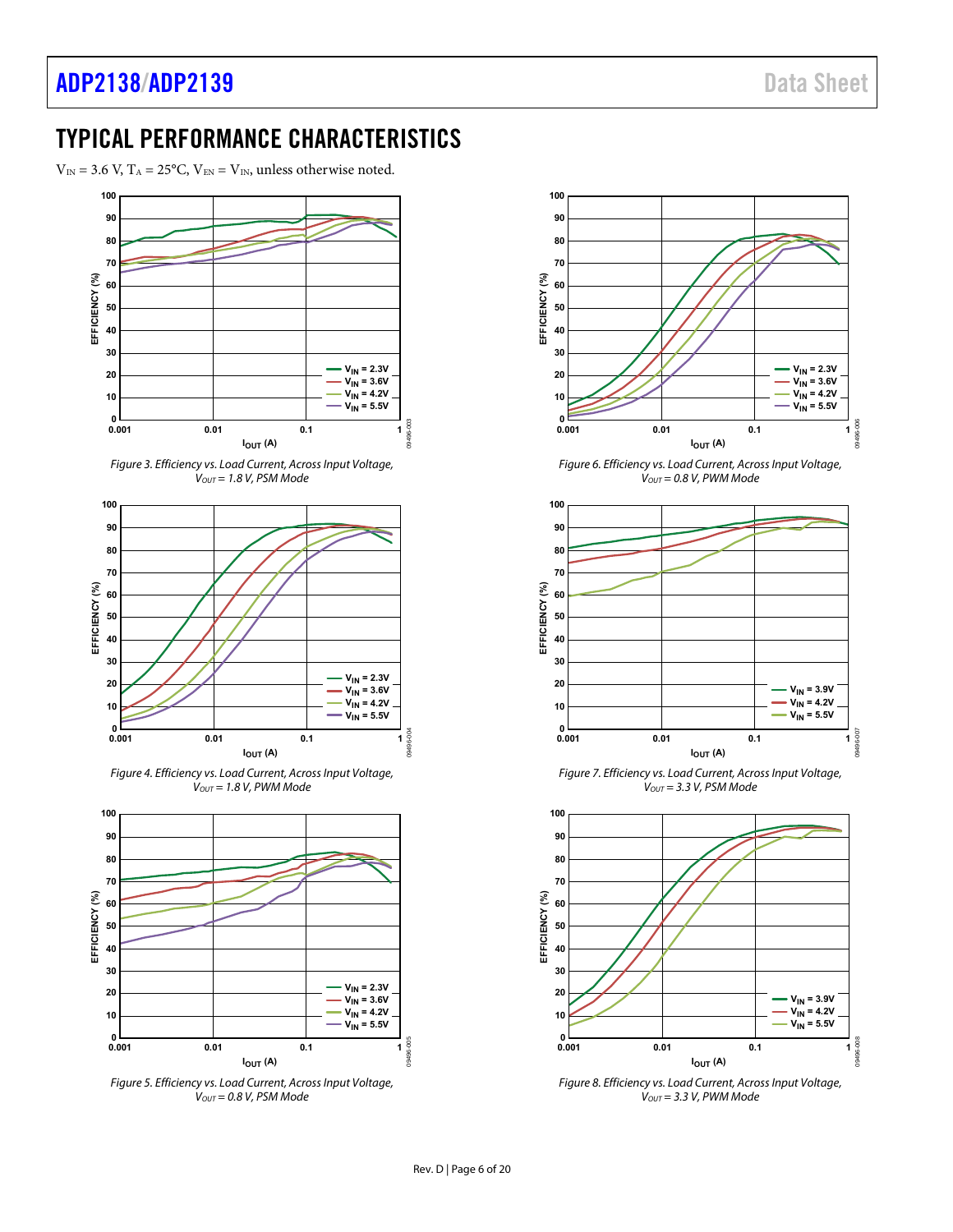

Figure 9. Load Regulation Across Input Voltage,  $V_{OUT} = 1.8$  V, PWM Mode



Figure 10. Load Regulation Across Input Voltage,  $V_{OUT} = 0.8$  V, PWM Mode



Figure 11. Load Regulation Across Input Voltage,  $V_{OUT} = 3.3$  V, PWM Mode

# Data Sheet **[ADP2138](https://www.analog.com/ADP2138?doc=ADP2138_2139.pdf)[/ADP2139](https://www.analog.com/ADP2139?doc=ADP2138_2139.pdf)**



Figure 12. Frequency vs. Output Current, Across Temperature,  $V_{OUT} = 1.8$  V, PWM Mode



Figure 13. Frequency vs. Output Current, Across Supply Voltage,  $V_{OUT} = 1.8 V$ 



Across Output Current,  $V_{OUT} = 1.8 V$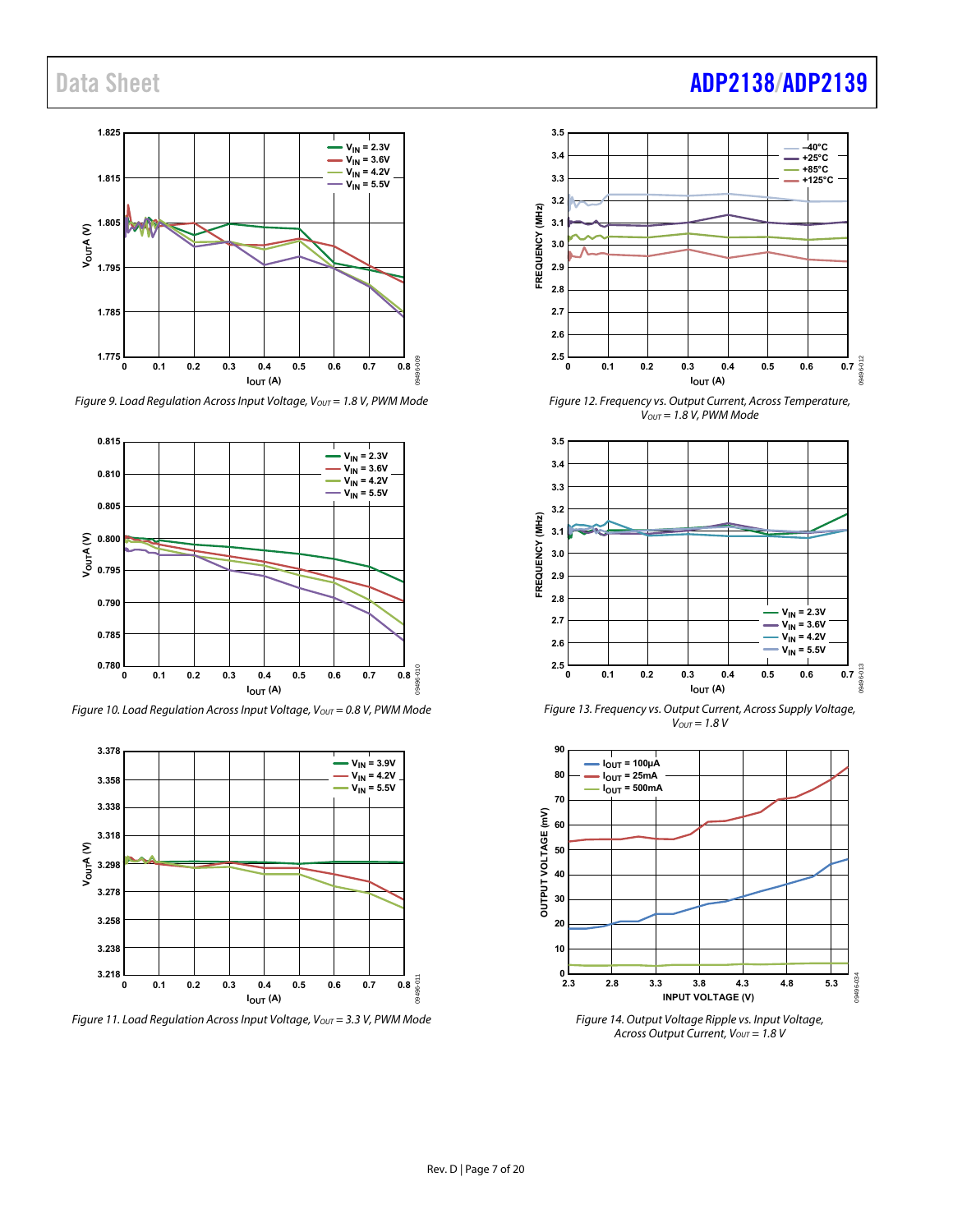### [ADP2138/](https://www.analog.com/ADP2138?doc=ADP2138_2139.pdf)[ADP2139](https://www.analog.com/ADP2139?doc=ADP2138_2139.pdf) Data Sheet



Figure 15. R<sub>DSON</sub> PFET vs. Input Voltage, Across Temperature



Figure 16. R<sub>DSON</sub> NFET vs. Input Voltage, Across Temperature



Figure 17. Response to Load Transient, 150 mA to 500 mA,  $V<sub>OUT</sub> = 1.8 V, PWM Mode$ 



Figure 18. Response to Load Transient, 50 mA to 500 mA,  $V_{OUT} = 1.8$  V, Automatic Mode



Figure 19. Response to Load Transient, 150 mA to 500 mA,  $V<sub>OUT</sub> = 0.8 V, PWM Mode$ 



Figure 20. Response to Load Transient, 50 mA to 200 mA,  $V_{OUT} = 0.8 V$ , Automatic Mode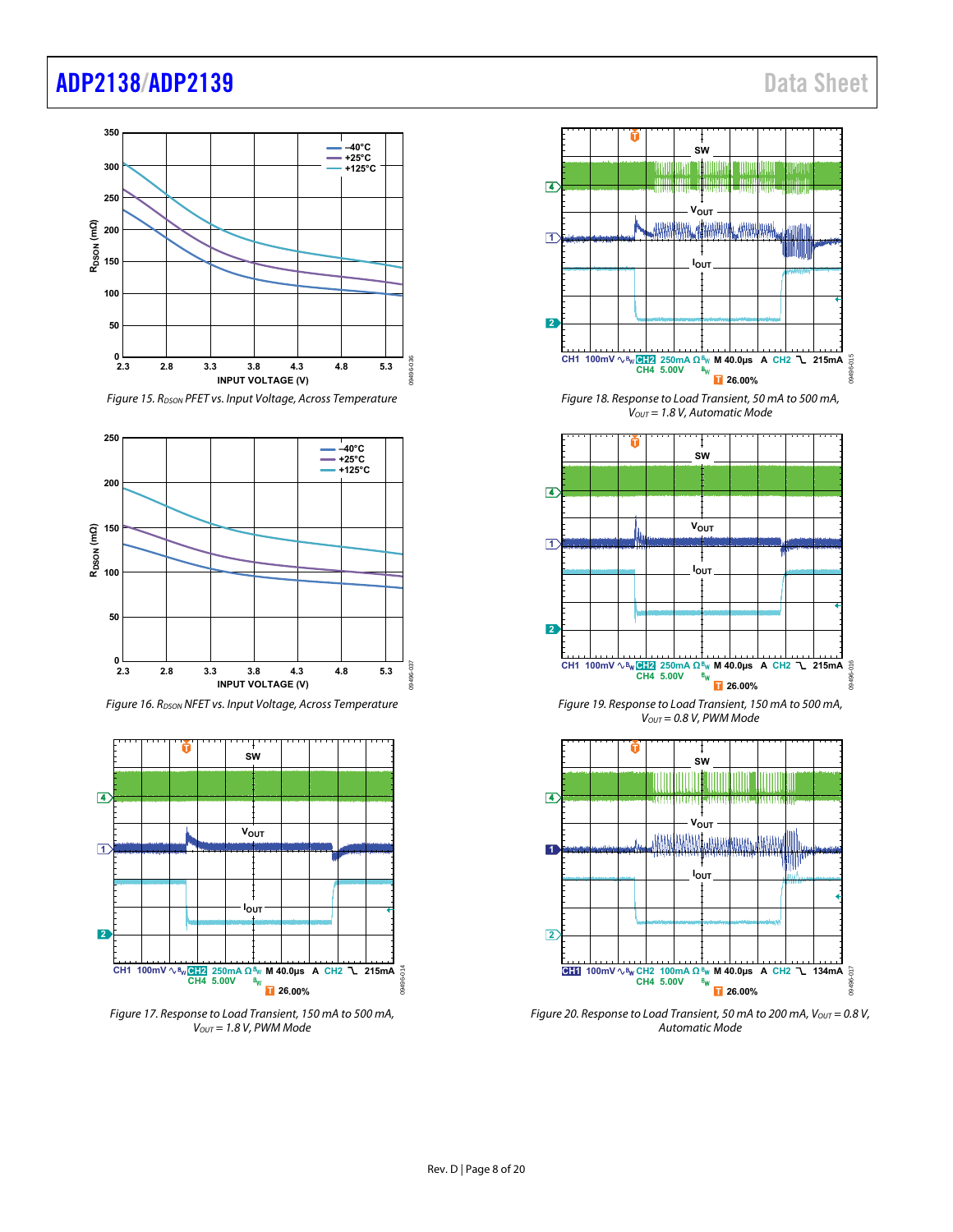#### **T SW 4**  $V_{OUT}$ **1**  $\mathbf{I}$ **I**<sub>OUT</sub> **2** 09496-018 **M 40.0µs A CH2 275mA CH1 100mV CH4 5.00V CH2 250mA Ω**  $\frac{2}{B_{\text{W}}}$  **T** 26.00% Figure 21. Response to Load Transient, 150 mA to 500 mA,  $V<sub>OUT</sub> = 3.3 V, PWM Mode$ **T SW** ITODO IIII Ш **4** ₩ **Vout**<br>MMMMM WW ША ₩₩ **1** MIN ł **I**OUT **2** 09496-019 **M 40.0µs A CH2 114mA CH1 100mV CH4 5.00V CH2 100mA Ω**  $\frac{B_{\text{W}}}{\text{I}}$  26.00% Figure 22. Response to Load Transient, 50 mA to 200 mA,  $V<sub>OUT</sub> = 3.3 V, Automatic Mode$ **T VIN**  $V_{OUT}$ **1 3 CH1 20.0mV M 40.0**µs **A CH3**  $\sqrt{ }$  4.50V  $20$ 09496-020 **CH3 1.00V**

Figure 23. Response to Line Transient,  $V_{OUT} = 3.3 V$ ,  $V_{IN} = 4.0 V$  to 4.8 V, PWM Mode

**T –84.0000µs**

### Data Sheet **[ADP2138](https://www.analog.com/ADP2138?doc=ADP2138_2139.pdf)[/ADP2139](https://www.analog.com/ADP2139?doc=ADP2138_2139.pdf)**







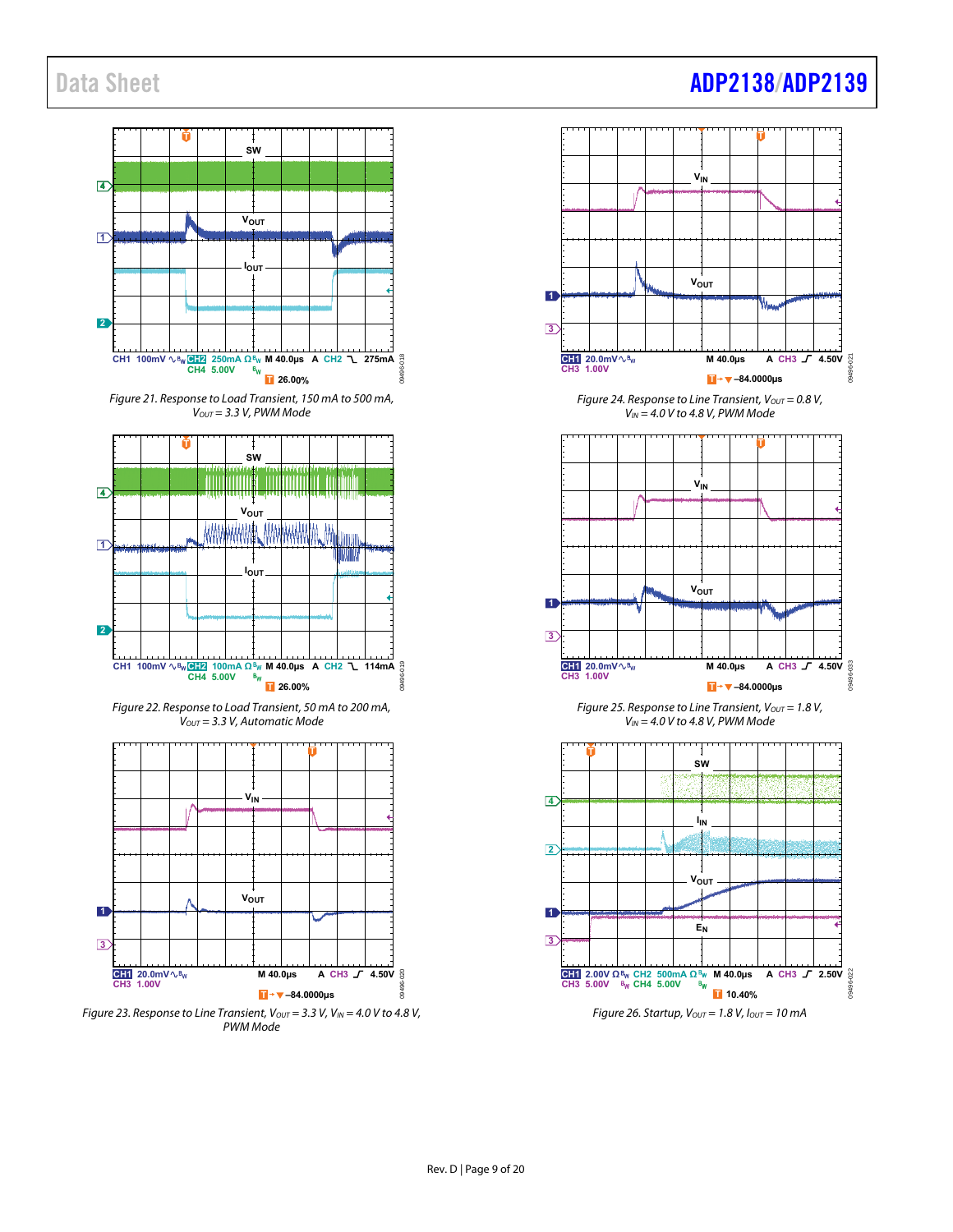### [ADP2138/](https://www.analog.com/ADP2138?doc=ADP2138_2139.pdf)[ADP2139](https://www.analog.com/ADP2139?doc=ADP2138_2139.pdf) Data Sheet









Figure 29. Typical Waveform,  $V_{OUT} = 1.8$  V, PSM Mode,  $I_{OUT} = 10$  mA



Figure 30. Typical Waveform,  $V_{OUT} = 1.8$  V, PWM Mode,  $I_{OUT} = 200$  mA



Figure 31. Mode Transition from PSM to PWM to PSM,  $V_{OUT} = 1.8 V$ 



Figure 32. Vout Peak-to-Peak Ripple vs. Output Current, Vout = 1.8 V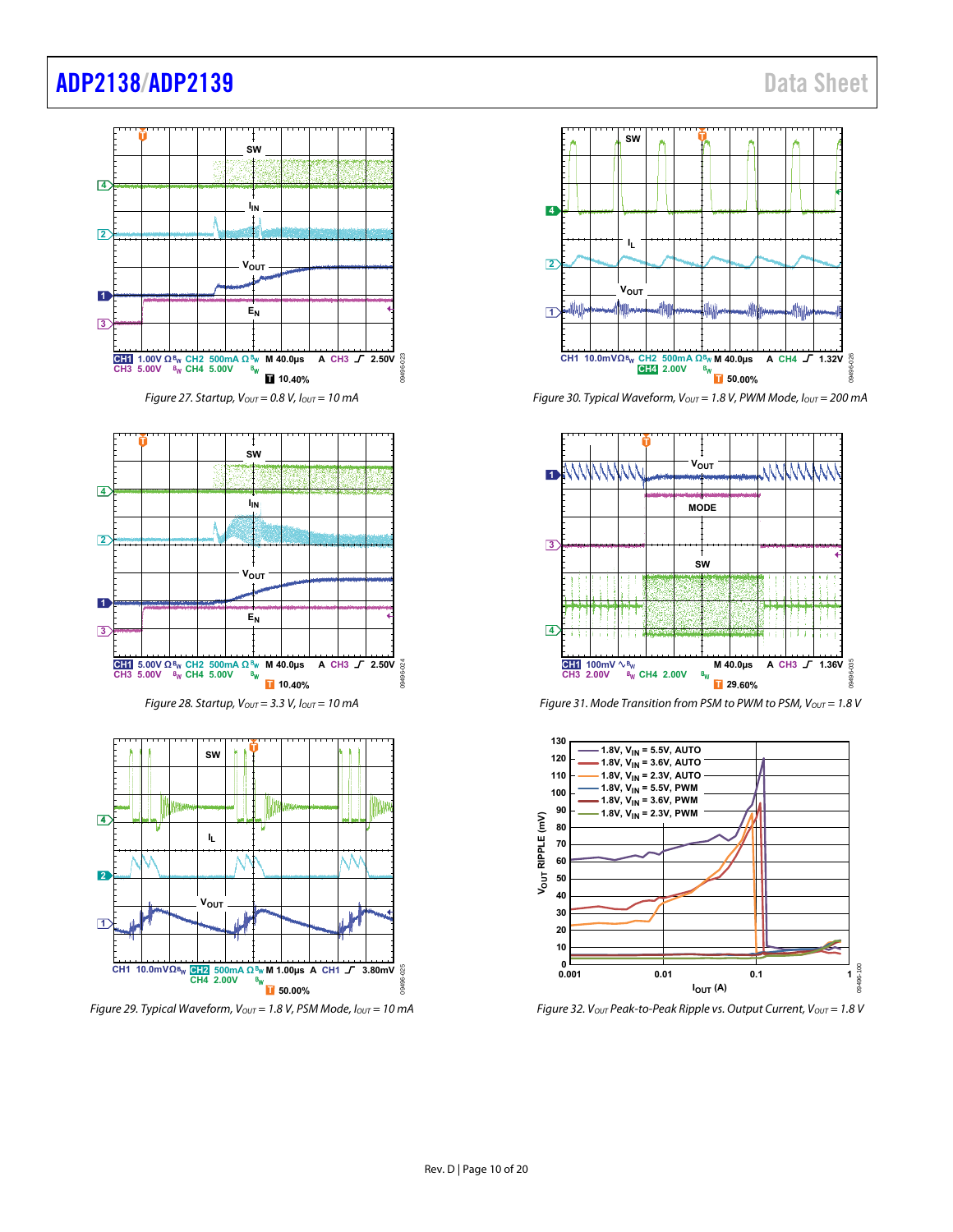### <span id="page-10-0"></span>THEORY OF OPERATION





The ADP2138 and ADP2139 are step-down dc-to-dc converters that use a fixed frequency and high speed current-mode architecture. The high switching frequency and tiny 6-ball WLCSP package allow for a small step-down dc-to-dc converter solution.

The ADP2138/ADP2139 operate with an input voltage of 2.3 V to 5.5 V, and regulate an output voltage down to 0.8 V.

#### <span id="page-10-1"></span>**CONTROL SCHEME**

The ADP2138/ADP2139 operate with a fixed frequency, currentmode PWM control architecture at medium to high loads for high efficiency, but shift to a power save mode control scheme at light loads to lower the regulation power losses. When operating in PWM mode, the duty cycle of the integrated switches is adjusted and regulates the output voltage. When operating in power save mode at light loads, the output voltage is controlled in a hysteretic manner, with higher  $V_{\text{OUT}}$  ripple. During part of this time, the converter is able to stop switching and enters an idle mode, which improves conversion efficiency. Each ADP2138/ADP2139 has a MODE pin, which determines the operation of the buck regulator in either PWM mode (when the MODE pin is set high) or power save mode (when the mode pin is set low).

#### <span id="page-10-2"></span>**PWM MODE**

In PWM mode, the ADP2138/ADP2139 operate at a fixed frequency of 3 MHz, set by an internal oscillator. At the start of each oscillator cycle, the PFET switch is turned on, sending a positive voltage across the inductor. Current in the inductor increases until the current sense signal crosses the peak inductor current threshold that turns off the PFET switch and turns on the NFET synchronous rectifier. This sends a negative voltage across the inductor, causing the inductor current to decrease. The synchronous rectifier stays on for the rest of the cycle.

The ADP2138/ADP2139 regulate the output voltage by adjusting the peak inductor current threshold.

#### <span id="page-10-3"></span>**POWER SAVE MODE**

The ADP2138/ADP2139 smoothly transition to the power save mode of operation when the load current decreases below the power save mode current threshold. When the ADP2138 and ADP2139 enter power save mode, an offset is induced in the PWM regulation level, which makes the output voltage rise. When the output voltage reaches a level approximately 1.5% above the PWM regulation level, PWM operation turns off. At this point, both power switches are off, and the ADP2138/ ADP2139 enter into idle mode.  $C_{\text{OUT}}$  discharges until  $V_{\text{OUT}}$  falls to the PWM regulation voltage, at which point the device drives the inductor to cause V<sub>OUT</sub> to rise again to the upper threshold. This process is repeated for as long as the load current is below the power save mode current threshold.

#### **Power Save Mode Current Threshold**

The power save mode current threshold is set to 100 mA. The ADP2138/ADP2139 employ a scheme that enables this current to remain accurately controlled, independent of  $V_{IN}$  and  $V_{OUT}$ levels. This scheme also ensures that there is very little hysteresis between the power save mode current threshold for entry to and exit from the power save mode. The power save mode current threshold is optimized for excellent efficiency across all load currents.

#### <span id="page-10-4"></span>**ENABLE/SHUTDOWN**

The ADP2138/ADP2139 start operating with soft start when the EN pin is toggled from logic low to logic high. Pulling the EN pin low forces the device into shutdown mode, reducing the shutdown current to 0.2 μA (typical).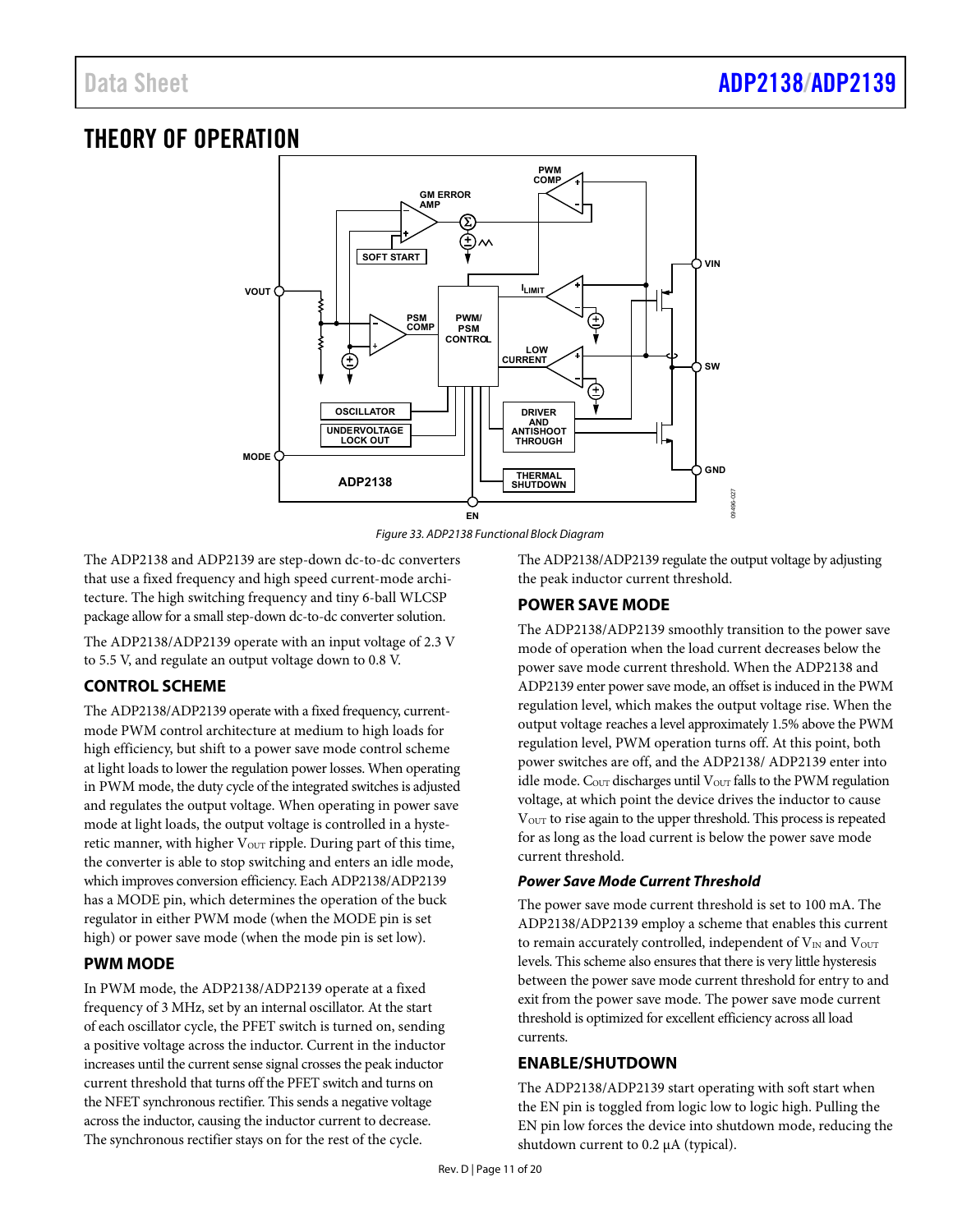#### <span id="page-11-0"></span>**SHORT-CIRCUIT PROTECTION**

The ADP2138/ADP2139 include frequency fold back to prevent output current runaway on a hard short. When the voltage at the feedback pin falls below half the target output voltage, indicating the possibility of a hard short at the output, the switching frequency is reduced to half the internal oscillator frequency. The reduction in the switching frequency allows more time for the inductor to discharge, preventing a runaway of output current.

#### <span id="page-11-1"></span>**UNDERVOLTAGE LOCKOUT**

To protect against battery discharge, undervoltage lockout (UVLO) circuitry is integrated on the ADP2138/ADP2139. If the input voltage drops below the 2.15 V UVLO threshold, the ADP2138/ADP2139 shut down, and both the power switch and the synchronous rectifier turn off. When the voltage rises above the UVLO threshold, the soft start period is initiated, and the part is enabled.

#### <span id="page-11-2"></span>**THERMAL PROTECTION**

In the event that the ADP2138/ADP2139 junction temperature rises above 150°C, the thermal shutdown circuit turns off the converter. Extreme junction temperatures can be the result of high current operation, poor circuit board design, or high ambient temperature. A 20°C hysteresis is included so that when thermal shutdown occurs, the ADP2138/ADP2139 do not return to operation until the on-chip temperature drops below 130°C. When coming out of thermal shutdown, soft start is initiated.

#### <span id="page-11-3"></span>**SOFT START**

The ADP2138/ADP2139 have an internal soft start function that ramps the output voltage in a controlled manner upon startup, thereby limiting the inrush current. This prevents

possible input voltage drops when a battery or a high impedance power source is connected to the input of the converter.

After the EN pin is driven high, internal circuits begin to power up. Start-up time in the ADP2138/ADP2139 is the measure of when the output is in regulation after the EN pin is driven high. Start-up time consists of the power-up time and the soft start time.

#### <span id="page-11-4"></span>**CURRENT LIMIT**

Each ADP2138/ADP2139 has protection circuitry to limit the amount of positive current flowing through the PFET switch and the synchronous rectifier. The positive current limit on the power switch limits the amount of current that can flow from the input to the output. The negative current limit prevents the inductor current from reversing direction and flowing out of the load.

#### <span id="page-11-5"></span>**100% DUTY OPERATION**

With a drop in  $V_{IN}$  or with an increase in  $I_{LOAD}$ , the ADP2138/ ADP2139 reach a limit where, even with the PFET switch on 100% of the time,  $V_{\text{OUT}}$  drops below the desired output voltage. At this limit, the ADP2138/ADP2139 smoothly transition to a mode where the PFET switch stays on 100% of the time. When the input conditions change again and the required duty cycle falls, the ADP2138/ADP2139 immediately restart PWM regulation without allowing overshoot on Vour.

#### <span id="page-11-6"></span>**DISCHARGE SWITCH**

The ADP2139 has an integrated switched resistor (of typically 100 Ω) to discharge the output capacitor when the EN pin goes low or when the device enters undervoltage lockout or thermal shutdown. The time to discharge is typically 200 μs.



Figure 34. ADP2139 Functional Block Diagram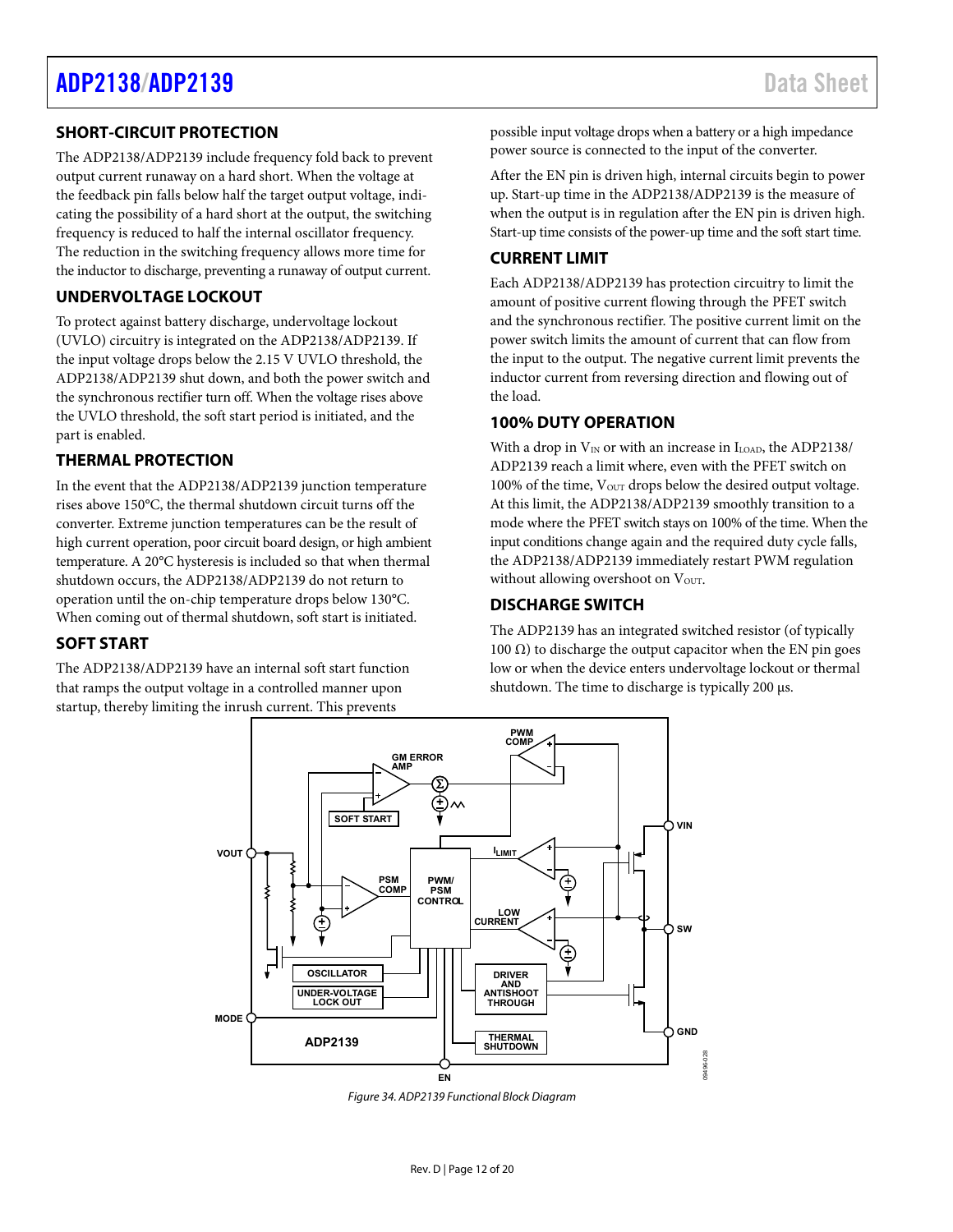### <span id="page-12-1"></span><span id="page-12-0"></span>APPLICATIONS INFORMATION **ADIsimPower DESIGN TOOL**

The ADP2138/ADP2139 is supported by ADIsimPower design tool set. ADIsimPower is a collection of tools that produce complete power designs optimized for a specific design goal. The tools enable the user to generate a full schematic, bill of materials, and calculate performance in minutes. ADIsimPower can optimize designs for cost, area, efficiency, and parts count while taking into consideration the operating conditions and limitations of the IC and all real external components. For more information about ADIsimPower design tools, refer to [https://www.analog.com/ADIsimPower.](https://www.analog.com/ADIsimPower?doc=ADP2138_2139.pdf) The tool set is available from this website, and users can also request an unpopulated board through the tool.

#### <span id="page-12-2"></span>**EXTERNAL COMPONENT SELECTION**

Trade-offs between performance parameters such as efficiency and transient response can be made by varying the choice of external components in the applications circuit, as shown in [Figure 1.](#page-0-4)

#### **Inductor**

The high switching frequency of the ADP2138/ADP2139 allows for the selection of small chip inductors. For best performance, use inductor values between 0.7 μH and 3 μH. Recommended inductors are shown in [Table 6.](#page-12-3)

The peak-to-peak inductor current ripple is calculated using the following equation:

$$
I_{RIPPLE} = \frac{V_{OUT} \times (V_{IN} - V_{OUT})}{V_{IN} \times f_{SW} \times L}
$$

where: *f<sub>SW</sub>* is the switching frequency. *L* is the inductor value.

The minimum dc current rating of the inductor must be greater than the inductor peak current. The inductor peak current is calculated using the following equation:

$$
I_{\textit{PEAK}} = I_{\textit{LOAD(MAX)}} + \frac{I_{\textit{RIPPLE}}}{2}
$$

Inductor conduction losses are caused by the flow of current through the inductor, which has an associated internal DCR. Larger sized inductors have smaller DCR, which may decrease inductor conduction losses. Inductor core losses are related to the magnetic permeability of the core material. Because the ADP2138/ADP2139 are high switching frequency dc-to-dc converters, shielded ferrite core material is recommended for its low core losses and low electromagnetic interference (EMI).

| Vendor            | Model             | <b>Dimensions</b><br>(mm)    | <b>SAT</b><br>(mA) | <b>DCR</b><br>$(m\Omega)$ |
|-------------------|-------------------|------------------------------|--------------------|---------------------------|
| Murata            | LQM2MPN1R0NG0B    | $2.0 \times 1.6 \times 0.9$  | 1400               | 85                        |
|                   | LOM18PN1R0        | $1.6 \times 0.8 \times 0.33$ | 700                | 52                        |
| Taiyo Yuden       | CBMF1608T1R0M     | $1.6 \times 0.8 \times 0.8$  | 290                | 90                        |
|                   | EPL2014-102ML     | $2.0 \times 2.0 \times 1.4$  | 900                | 59                        |
| Coilcraft TDK     | GLFR1608T1R0M-LR  | $1.6 \times 0.8 \times 0.8$  | 360                | 80                        |
|                   | 0603LS-102        | $1.8 \times 1.27 \times 1.1$ | 400                | 81                        |
| Coilcraft<br>Toko | <b>MDT2520-CN</b> | $2.5 \times 2.0 \times 1.2$  | 1800               | 100                       |

#### <span id="page-12-3"></span>**Table 6. Suggested 1.0 μH Inductors**

#### **Output Capacitor**

Higher output capacitor values reduce the output voltage ripple and improve load transient response. When choosing this value, it is also important to account for the loss of capacitance due to output voltage dc bias.

Ceramic capacitors are manufactured with a variety of dielectrics, each with different behavior over temperature and applied voltage. Capacitors must have a dielectric adequate to ensure the minimum capacitance over the necessary temperature range and dc bias conditions. X5R or X7R dielectrics with a voltage rating of 6.3 V or 10 V are recommended for best performance. Y5V and Z5U dielectrics are not recommended for use with any dc-to-dc converter because of their poor temperature and dc bias characteristics.

The worst-case capacitance accounting for capacitor variation over temperature, component tolerance, and voltage is calculated using the following equation:

$$
C_{EFF} = C_{OUT} \times (1 - TEMPCO) \times (1 - TOL)
$$

where:

*CEFF* is the effective capacitance at the operating voltage. *TEMPCO* is the worst-case capacitor temperature coefficient. *TOL* is the worst-case component tolerance.

In this example, the worst-case temperature coefficient (TEMPCO) over −40°C to +85°C is assumed to be 15% for an X5R dielectric. The tolerance of the capacitor (TOL) is assumed to be 10%, and  $C<sub>OUT</sub>$  is 4.0466 μF at 1.8 V, as shown in Figure 35.

Substituting these values in the equation yields

 $C_{EFF}$  = 4.0466  $\mu$ F × (1 – 0.15) × (1 – 0.1) = 3.0956  $\mu$ F

To guarantee the performance of the ADP2138/ADP2139, it is imperative that the effects of dc bias, temperature, and tolerances on the behavior of the capacitors be evaluated for each application.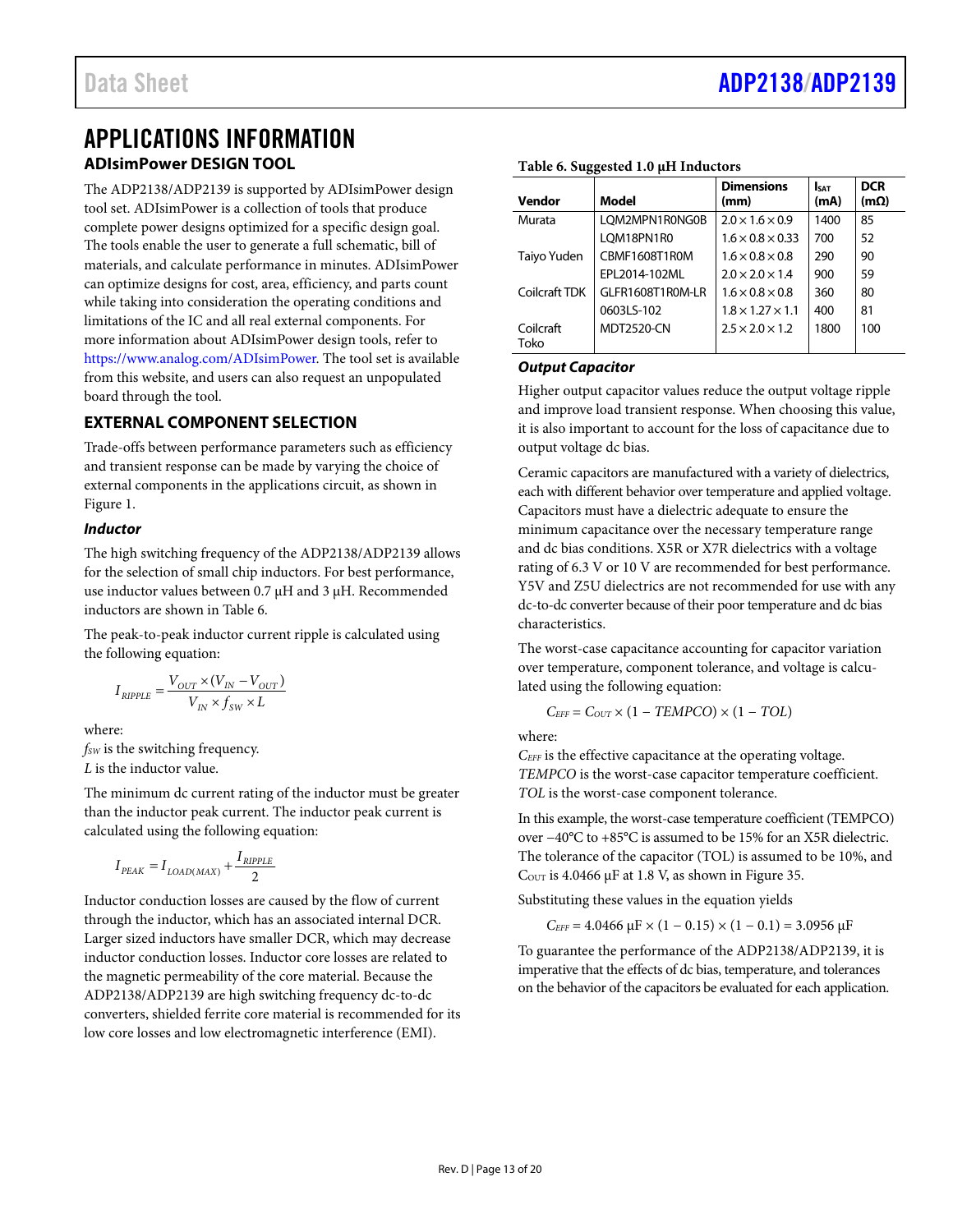### [ADP2138](https://www.analog.com/ADP2138?doc=ADP2138_2139.pdf)[/ADP2139](https://www.analog.com/ADP2139?doc=ADP2138_2139.pdf) Data Sheet



<span id="page-13-2"></span>The peak-to-peak output voltage ripple for the selected output capacitor and inductor values is calculated using the following

equation:

 $V_{RIPPLE} = I_{RIPPLE} \times (ESR_{COUT} + 1/(8 \times f_{SW} \times C_{OUT}))$ 

where:

*VRIPPLE* is the allowable peak-to-peak output voltage ripple in Volts. *IRIPPLE* is the inductor ripple current in Amperes. *ESRCOUT* is the equivalent series resistance of the output capacitor in Ohms.

Capacitors with lower equivalent series resistance (ESR) are recommended to produce low output ripple. The effective capacitance needed for stability, which includes temperature and dc bias effects, is 3 μF.

| Vendor        | <b>Type</b>      | Model         | Case<br><b>Size</b> | <b>Voltage</b><br>Rating (V) |
|---------------|------------------|---------------|---------------------|------------------------------|
| Murata        | X <sub>5</sub> R | GRM188R60J475 | 0603                | 6.3                          |
| Taiyo Yuden   | X5R              | JMK107BJ475   | 0603                | 6.3                          |
| Coilcraft TDK | X <sub>5</sub> R | C1608X5R0J475 | 0603                | 6.3                          |

#### **Input Capacitor**

Higher value input capacitors help to reduce the input voltage ripple and improve transient response. Maximum input capacitor current is calculated using the following equation:

$$
I_{CIN} \geq I_{LOAD(MAX)}\sqrt{\frac{V_{OUT}(V_{IN}-V_{OUT})}{V_{IN}}}
$$

To minimize supply noise, place the input capacitor as close to the VIN pin of the ADP2138/ADP2139 as possible. As with the output capacitor, a low ESR capacitor is recommended. The list of recommended capacitors is shown i[n Table 8.](#page-13-3) 

#### <span id="page-13-3"></span>**Table 8. Suggested 4.7 μF Capacitors**

| Vendor        | <b>Type</b>      | Model         | Case<br><b>Size</b> | <b>Voltage</b><br>Rating (V) |
|---------------|------------------|---------------|---------------------|------------------------------|
| Murata        | X <sub>5</sub> R | GRM188R60J475 | 0603                | 6.3                          |
| Taiyo Yuden   | X5R              | JMK107BJ475   | 0603                | 6.3                          |
| Coilcraft TDK | X <sub>5</sub> R | C1608X5R0J475 | 0603                | 6.3                          |

#### <span id="page-13-0"></span>**THERMAL CONSIDERATIONS**

Because of the high efficiency of the ADP2138/ADP2139, only a small amount of power is dissipated inside the ADP2138/ADP2139 package, which reduces thermal constraints.

However, in applications with maximum loads at high ambient temperature, low supply voltage, and high duty cycle, the heat dissipated in the package is great enough that it may cause the junction temperature of the die to exceed the maximum junction temperature of 125°C. If the junction temperature exceeds 150°C, the converter enters thermal shutdown. It recovers when the junction temperature falls below 130°C.

The junction temperature of the die is the sum of the ambient temperature of the environment and the temperature rise of the package due to power dissipation, as shown in the following equation:

 $T_I = T_A + T_R$ 

where:

 $T_I$  is the junction temperature.

*TA* is the ambient temperature.

*TR* is the rise in temperature of the package due to power dissipation.

The rise in temperature of the package is directly proportional to the power dissipation in the package. The proportionality constant for this relationship is the thermal resistance from the junction of the die to the ambient temperature, as shown in the following equation:

 $T_R = \theta_{JA} \times P_D$ 

where:

 $T_R$  is the rise in temperature of the package.

 $\theta_{IA}$  is the thermal resistance from the junction of the die to the ambient temperature of the package.

 $P<sub>D</sub>$  is the power dissipation in the package.

#### <span id="page-13-1"></span>**PCB LAYOUT GUIDELINES**

Poor layout can affect ADP2138/ADP2139 performance, causing EMI and electromagnetic compatibility problems, ground bounce, and voltage losses. Poor layout can also affect regulation and stability. To implement a good layout, use the following rules:

- Place the inductor, input capacitor, and output capacitor close to the IC using short tracks. These components carry high switching frequencies, and large tracks act as antennas.
- Route the output voltage path away from the inductor and SW node to minimize noise and magnetic interference.
- Maximize the size of ground metal on the component side to help with thermal dissipation.
- Use a ground plane with several vias connecting to the com-ponent side ground to further reduce noise interference on sensitive circuit nodes.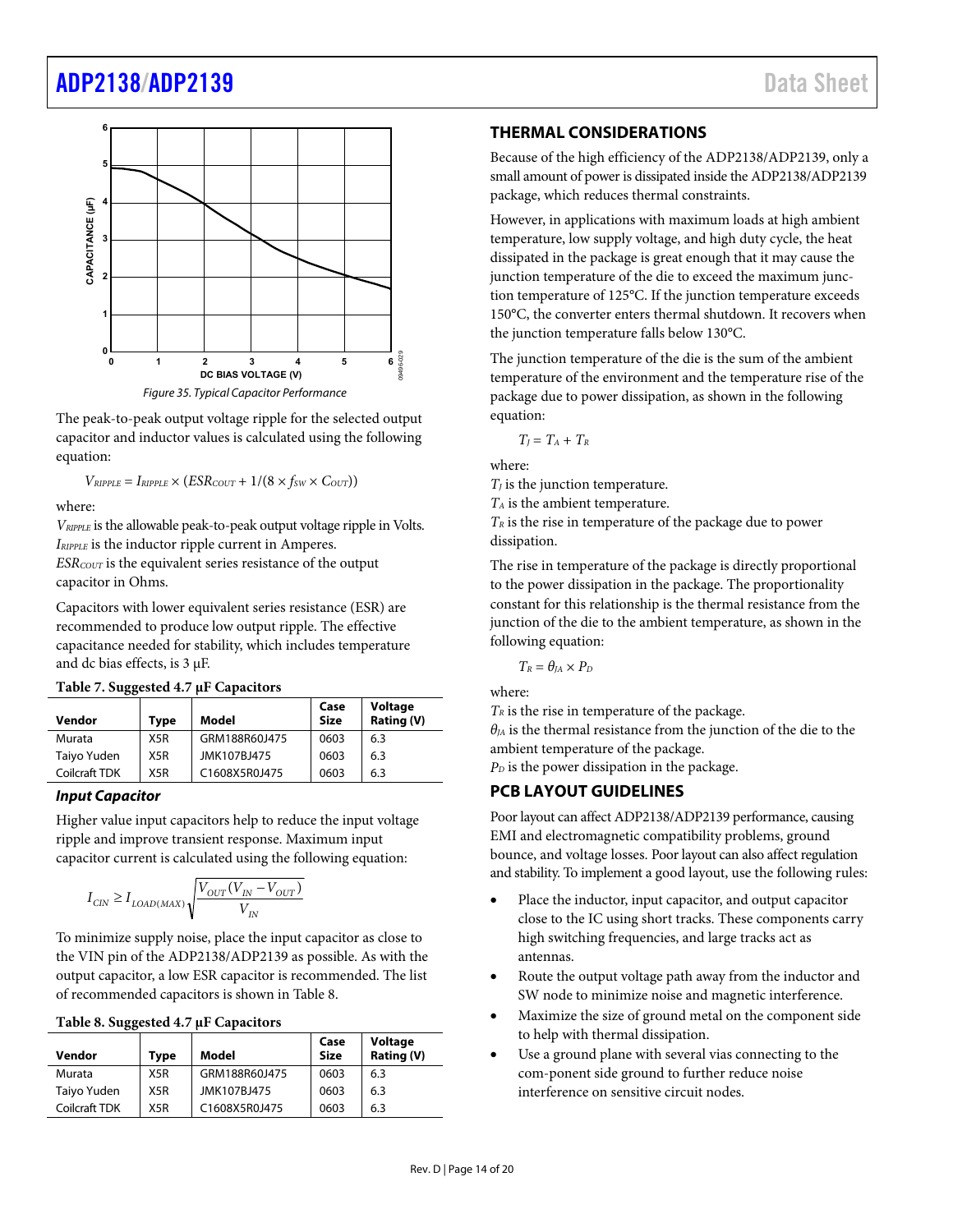### <span id="page-14-0"></span>EVALUATION BOARD



#### <span id="page-14-1"></span>**EVALUATION BOARD LAYOUT**



Figure 37. Top Layer



Figure 38. Bottom Layer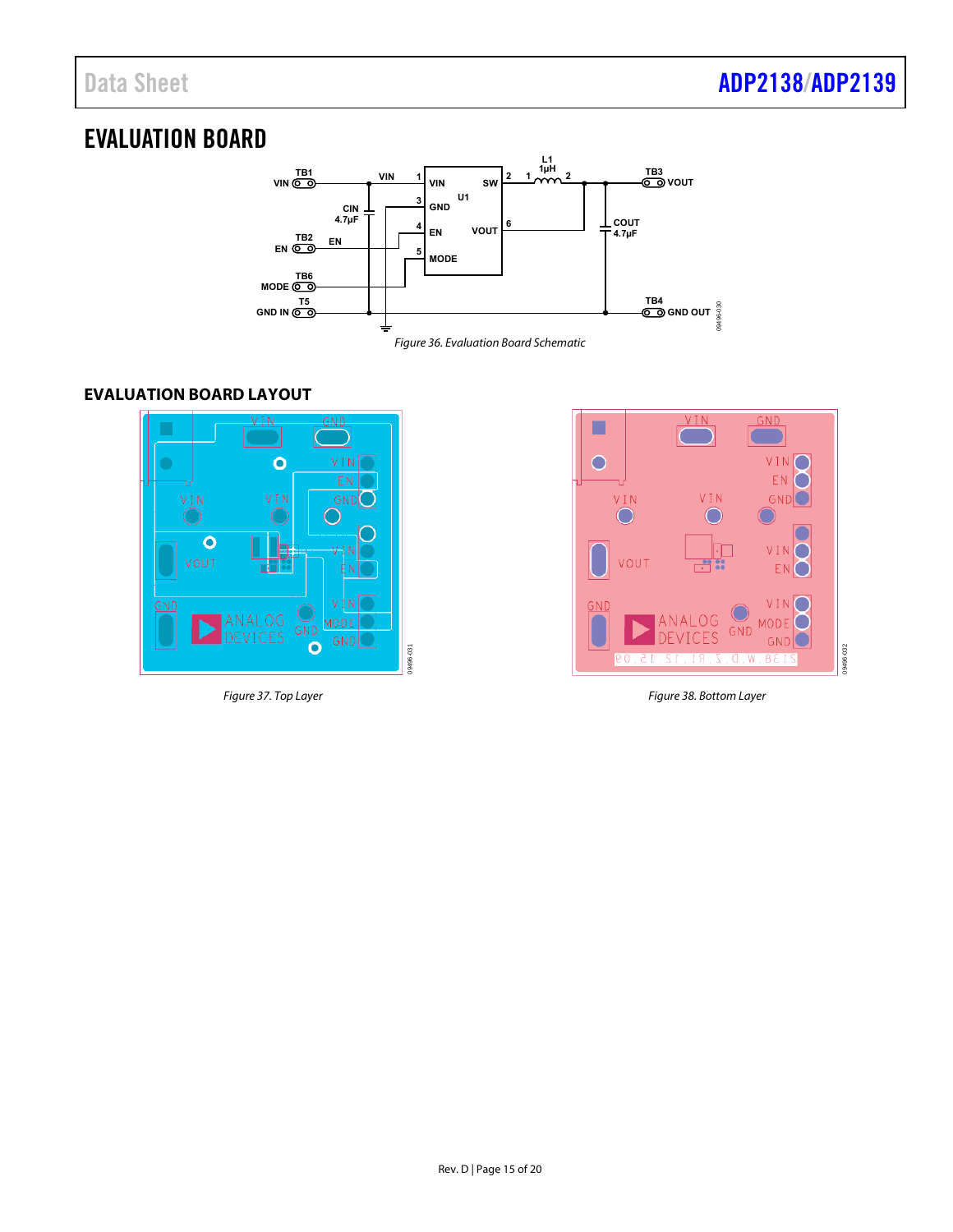### [ADP2138/](https://www.analog.com/ADP2138?doc=ADP2138_2139.pdf)[ADP2139](https://www.analog.com/ADP2139?doc=ADP2138_2139.pdf) Data Sheet

### <span id="page-15-0"></span>OUTLINE DIMENSIONS



**08-10-2012-A**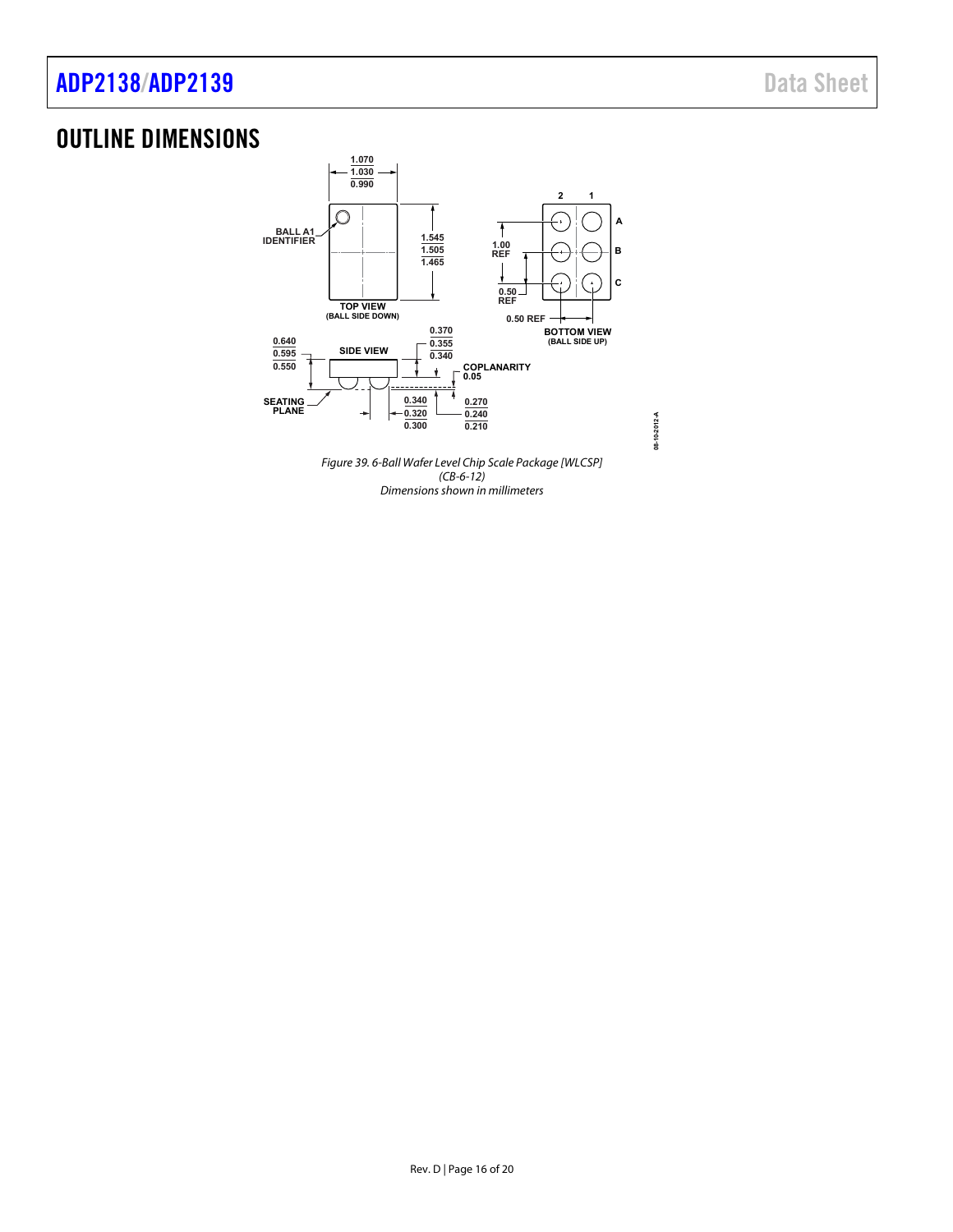### Data Sheet **[ADP2138/](https://www.analog.com/ADP2138?doc=ADP2138_2139.pdf)[ADP2139](https://www.analog.com/ADP2139?doc=ADP2138_2139.pdf)**

#### <span id="page-16-0"></span>**ORDERING GUIDE**

|                    | <b>Temperature</b>                   | Output      |                                               | Package       | <b>Marking</b> |
|--------------------|--------------------------------------|-------------|-----------------------------------------------|---------------|----------------|
| Model <sup>1</sup> | Range                                | Voltage (V) | <b>Package Description</b>                    | <b>Option</b> | Code           |
| ADP2138ACBZ-0.8-R7 | $-40^{\circ}$ C to +125 $^{\circ}$ C | 0.8         | 6-Ball Wafer Level Chip Scale Package [WLCSP] | $CB-6-12$     | LJH            |
| ADP2138ACBZ-1.0-R7 | $-40^{\circ}$ C to +125 $^{\circ}$ C | 1.0         | 6-Ball Wafer Level Chip Scale Package [WLCSP] | $CB-6-12$     | L88            |
| ADP2138ACBZ-1.2-R7 | $-40^{\circ}$ C to +125 $^{\circ}$ C | 1.2         | 6-Ball Wafer Level Chip Scale Package [WLCSP] | $CB-6-12$     | L89            |
| ADP2138ACBZ-1.5-R7 | $-40^{\circ}$ C to +125 $^{\circ}$ C | 1.5         | 6-Ball Wafer Level Chip Scale Package [WLCSP] | $CB-6-12$     | L8A            |
| ADP2138ACBZ-1.8-R7 | $-40^{\circ}$ C to +125 $^{\circ}$ C | 1.8         | 6-Ball Wafer Level Chip Scale Package [WLCSP] | $CB-6-12$     | L8C            |
| ADP2138ACBZ-2.5-R7 | $-40^{\circ}$ C to $+125^{\circ}$ C  | 2.5         | 6-Ball Wafer Level Chip Scale Package [WLCSP] | $CB-6-12$     | L93            |
| ADP2138ACBZ-2.8-R7 | $-40^{\circ}$ C to +125 $^{\circ}$ C | 2.8         | 6-Ball Wafer Level Chip Scale Package [WLCSP] | $CB-6-12$     | LDH            |
| ADP2138ACBZ-3.0-R7 | $-40^{\circ}$ C to +125 $^{\circ}$ C | 3.0         | 6-Ball Wafer Level Chip Scale Package [WLCSP] | $CB-6-12$     | LDJ            |
| ADP2138ACBZ-3.3-R7 | $-40^{\circ}$ C to +125 $^{\circ}$ C | 3.3         | 6-Ball Wafer Level Chip Scale Package [WLCSP] | CB-6-12       | LDP            |
| ADP2139ACBZ-0.8-R7 | $-40^{\circ}$ C to +125 $^{\circ}$ C | 0.8         | 6-Ball Wafer Level Chip Scale Package [WLCSP] | $CB-6-12$     | LJJ            |
| ADP2139ACBZ-1.0-R7 | $-40^{\circ}$ C to +125 $^{\circ}$ C | 1.0         | 6-Ball Wafer Level Chip Scale Package [WLCSP] | $CB-6-12$     | LHN            |
| ADP2139ACBZ-1.2-R7 | $-40^{\circ}$ C to $+125^{\circ}$ C  | 1.2         | 6-Ball Wafer Level Chip Scale Package [WLCSP] | $CB-6-12$     | LHP            |
| ADP2139ACBZ-1.5-R7 | $-40^{\circ}$ C to +125 $^{\circ}$ C | 1.5         | 6-Ball Wafer Level Chip Scale Package [WLCSP] | $CB-6-12$     | <b>LHQ</b>     |
| ADP2139ACBZ-1.8-R7 | $-40^{\circ}$ C to +125 $^{\circ}$ C | 1.8         | 6-Ball Wafer Level Chip Scale Package [WLCSP] | $CB-6-12$     | LHR            |
| ADP2139ACBZ-2.5-R7 | $-40^{\circ}$ C to +125 $^{\circ}$ C | 2.5         | 6-Ball Wafer Level Chip Scale Package [WLCSP] | $CB-6-12$     | LHS            |
| ADP2139ACBZ-2.8-R7 | $-40^{\circ}$ C to $+125^{\circ}$ C  | 2.8         | 6-Ball Wafer Level Chip Scale Package [WLCSP] | $CB-6-12$     | LHT            |
| ADP2139ACBZ-3.0-R7 | $-40^{\circ}$ C to +125 $^{\circ}$ C | 3.0         | 6-Ball Wafer Level Chip Scale Package [WLCSP] | $CB-6-12$     | LHU            |
| ADP2139ACBZ-3.3-R7 | $-40^{\circ}$ C to +125 $^{\circ}$ C | 3.3         | 6-Ball Wafer Level Chip Scale Package [WLCSP] | CB-6-12       | LHV            |
| ADP2138CB-0.8EVALZ |                                      |             | <b>Evaluation Board</b>                       |               |                |
| ADP2138CB-1.0EVALZ |                                      |             | <b>Evaluation Board</b>                       |               |                |
| ADP2138CB-1.2EVALZ |                                      |             | <b>Evaluation Board</b>                       |               |                |
| ADP2138CB-1.5EVALZ |                                      |             | <b>Evaluation Board</b>                       |               |                |
| ADP2138CB-1.8EVALZ |                                      |             | <b>Evaluation Board</b>                       |               |                |
| ADP2138CB-2.5EVALZ |                                      |             | <b>Evaluation Board</b>                       |               |                |
| ADP2138CB-2.8EVALZ |                                      |             | <b>Evaluation Board</b>                       |               |                |
| ADP2138CB-3.0EVALZ |                                      |             | <b>Evaluation Board</b>                       |               |                |
| ADP2138CB-3.3EVALZ |                                      |             | <b>Evaluation Board</b>                       |               |                |
| ADP2139CB-0.8EVALZ |                                      |             | <b>Evaluation Board</b>                       |               |                |
| ADP2139CB-1.0EVALZ |                                      |             | <b>Evaluation Board</b>                       |               |                |
| ADP2139CB-1.2EVALZ |                                      |             | <b>Evaluation Board</b>                       |               |                |
| ADP2139CB-1.5EVALZ |                                      |             | <b>Evaluation Board</b>                       |               |                |
| ADP2139CB-1.8EVALZ |                                      |             | <b>Evaluation Board</b>                       |               |                |
| ADP2139CB-2.5EVALZ |                                      |             | <b>Evaluation Board</b>                       |               |                |
| ADP2139CB-3.0EVALZ |                                      |             | <b>Evaluation Board</b>                       |               |                |
| ADP2139CB-3.3EVALZ |                                      |             | <b>Evaluation Board</b>                       |               |                |

1 Z = RoHS Compliant Part.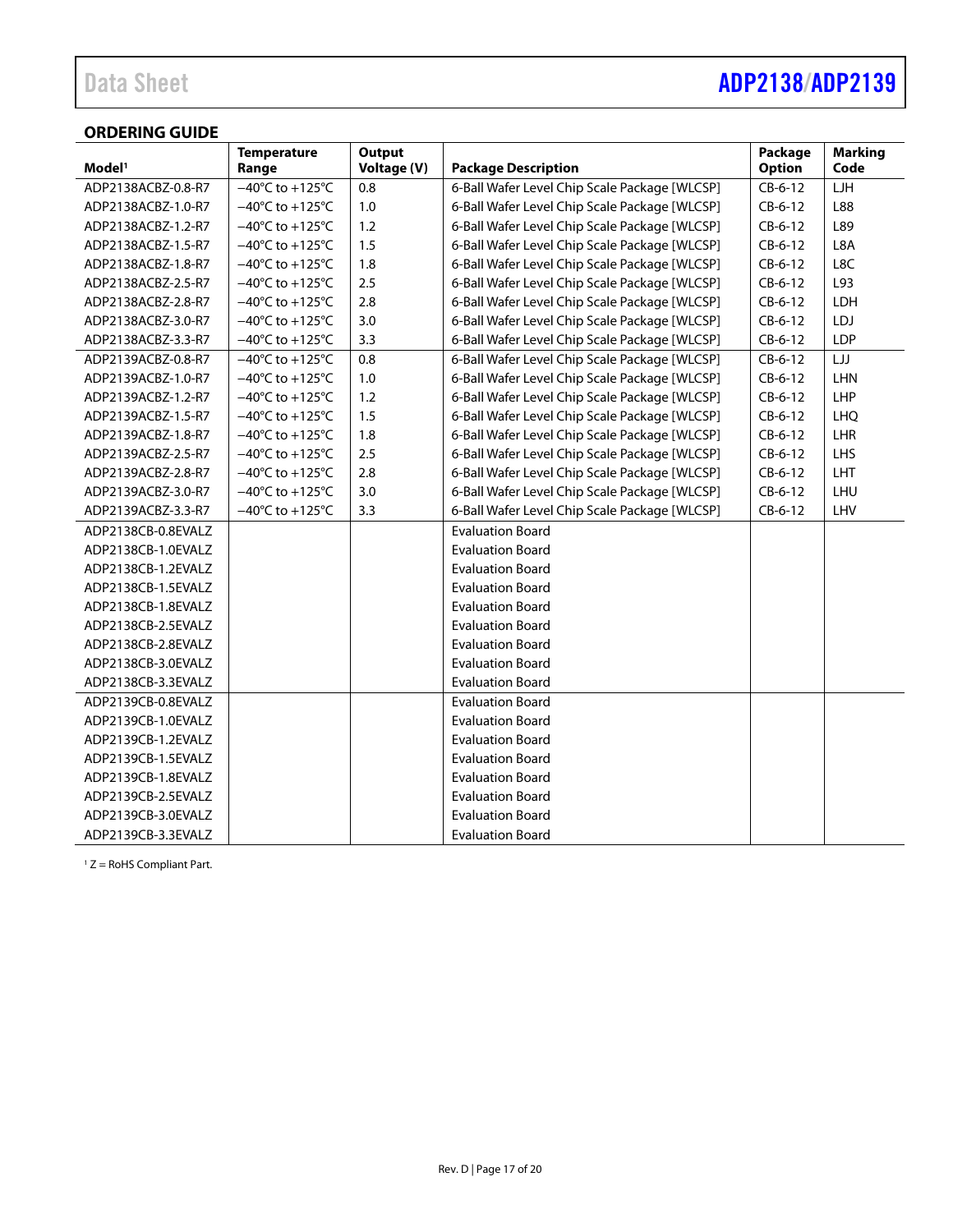### **NOTES**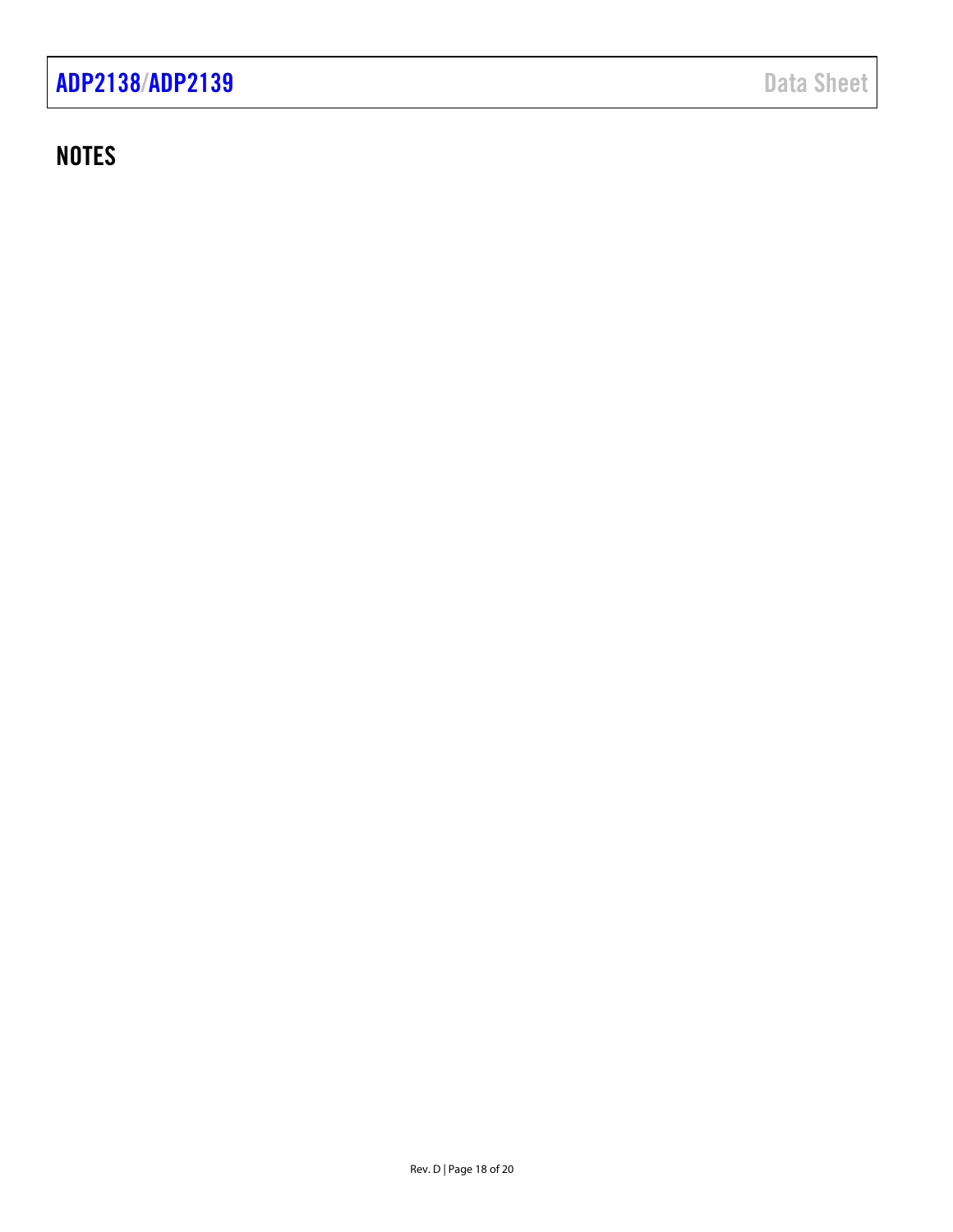### **NOTES**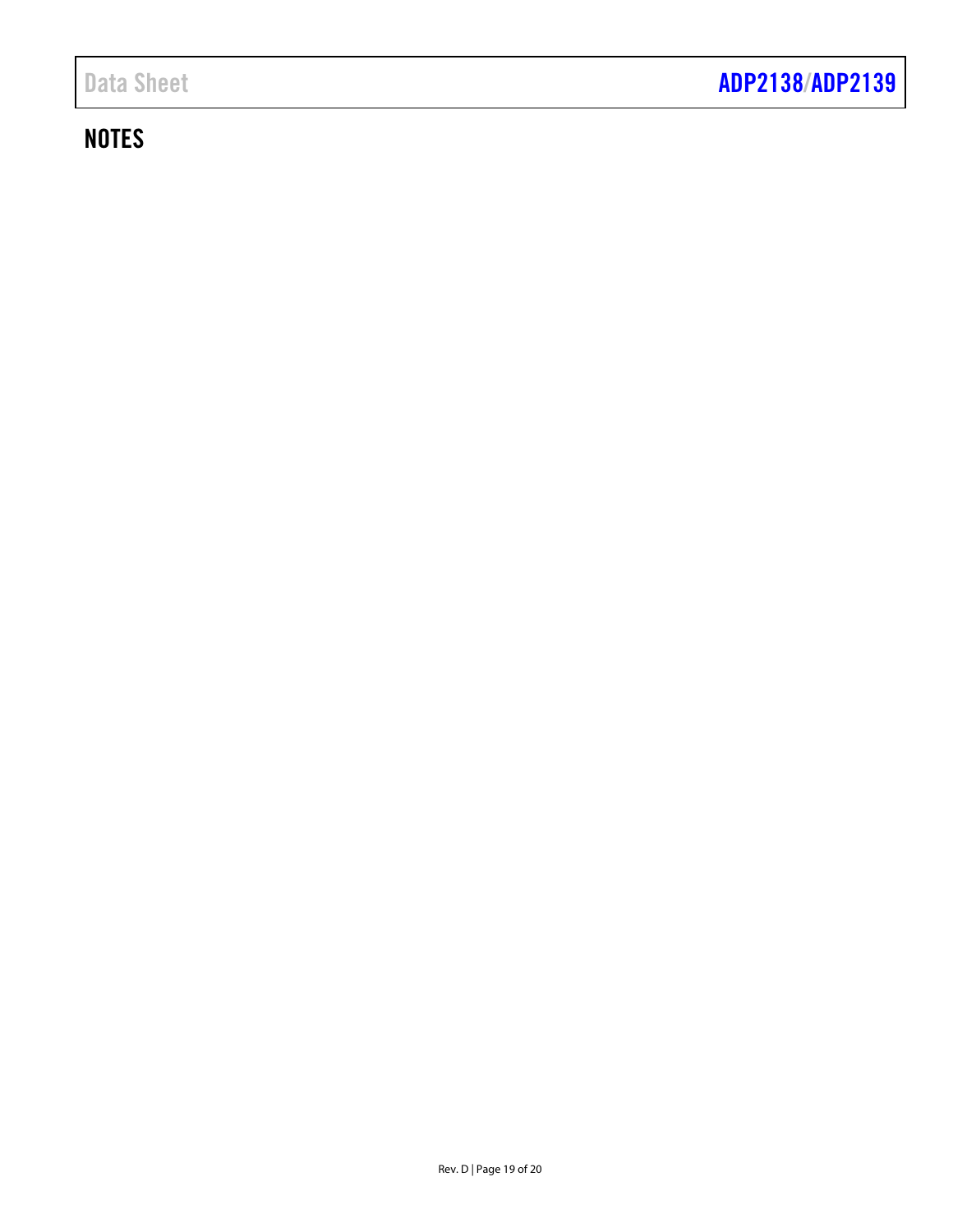### **NOTES**

**ANALOG<br>DEVICES** Rev. D | Page 20 of 20

www.analog.com

**©2011–2019 Analog Devices, Inc. All rights reserved. Trademarks and registered trademarks are the property of their respective owners. D09496-0-10/19(D)**